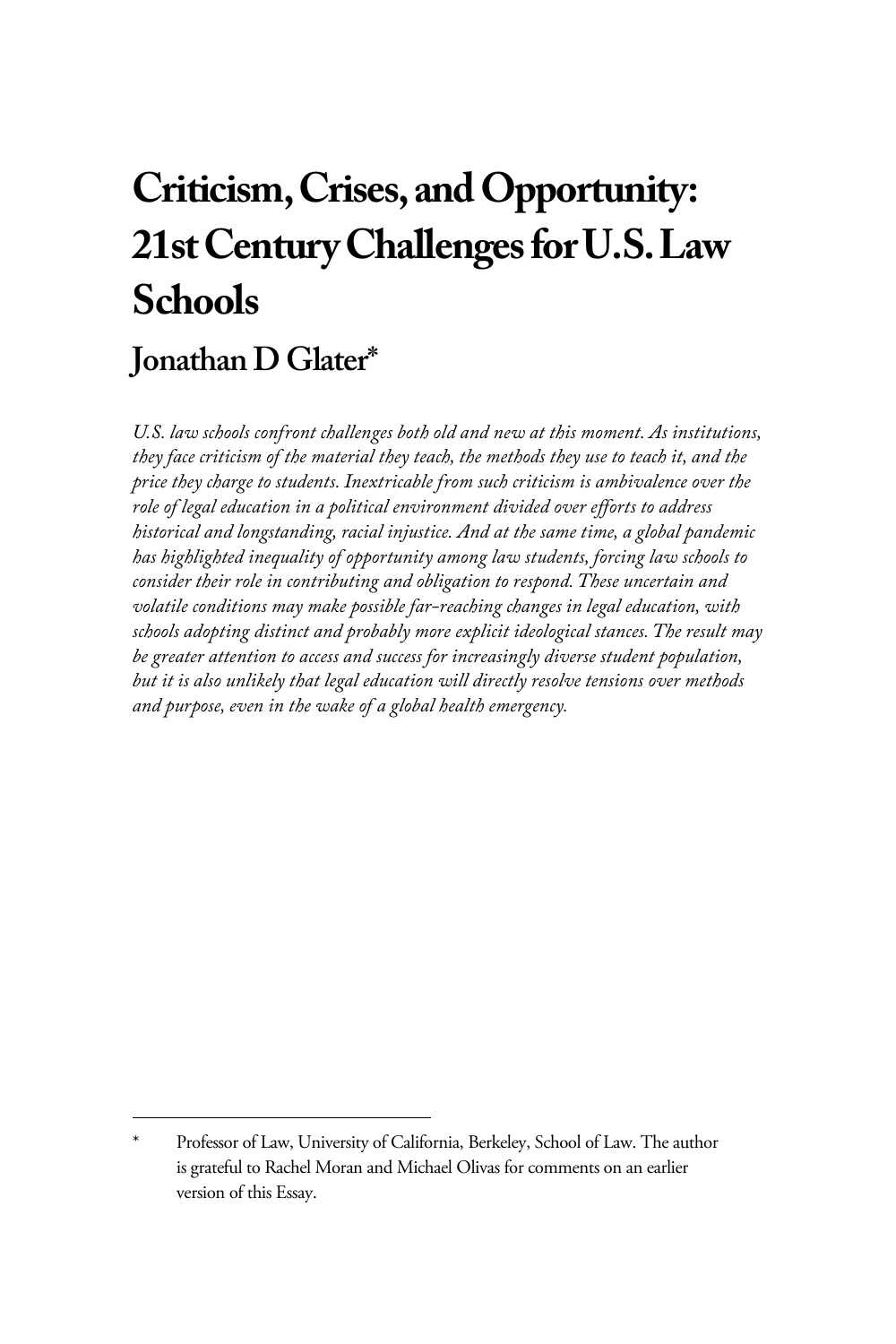- I. INTRODUCTION
- II. THE FINANCIAL MODEL
- III. THE CURICULUM AND THE PEDAGOGICAL MODEL

\_\_\_\_\_\_\_\_\_\_\_\_\_\_\_\_\_\_\_\_\_\_\_\_\_\_\_\_\_\_\_\_\_\_\_\_\_\_\_\_\_\_\_\_\_\_\_\_\_\_\_

\_\_\_\_\_\_\_\_\_\_\_\_\_\_\_\_\_\_\_\_\_\_\_\_\_\_\_\_\_\_\_\_\_\_\_\_\_\_\_\_\_\_\_\_\_\_\_\_\_\_\_

- IV. AWAKENINGS: HEALTH AND EQUITY
- V. THE MISSION IN THE MOMENT
	- A. The Mission
	- B. The Moment

VI. CONCLUSION

#### **I. Introduction**

iven the powerful role of law and legal institutions in the politics and G iven the powerful role of law and legal institutions in the politics and Culture of the United States,<sup>1</sup> attention to and controversy over legal education comes as no surprise. Even so, the series of challenges that the legal academy has faced in the second decade of the new millennium is striking. The popular media attacked swaths of law schools as institutions, criticizing them for deceiving students about their job prospects in the profession, charging them far too much, and leaving them indebted and unable to find employment.<sup>2</sup> Applications to law schools declined sharply in the years after this reporting<sup>3</sup> and

<sup>1 &</sup>quot;There is, so to speak, no political event in which [one] does not hear the authority of the judge invoked": Alexis de Tocqueville, *Democracy in America*, vol 1, English ed by Eduardo Nolla, translated by James T Schleifer (Indianapolis: Liberty Fund, 2012) at 168.

<sup>2</sup> David Segal, a reporter at *The New York Times*, led the charge with a series of articles that criticized in particular less selective law schools. See David Segal, "Law School Economics: Ka-Ching!" (17 July 2011) *The New York Times*  (criticizing legal education for offering "diplomas [that] have such allure that law schools have been able to jack up tuition four times faster than the soaring cost of college. And many law schools have added students to their incoming classes — a step that, for them, means almost pure profits — even during the worst recession in the legal profession's history").

<sup>3</sup> According to the Law School Admission Council, the number of applicants fell steeply between 2010, when applications reached a high of 87,916, and 2015, when they hit a low of 54,433 — a decline of nearly 40 percent: "Archive: 2001-2016 ABA End-of-Year Summaries – Applicants, Admitted Applicants,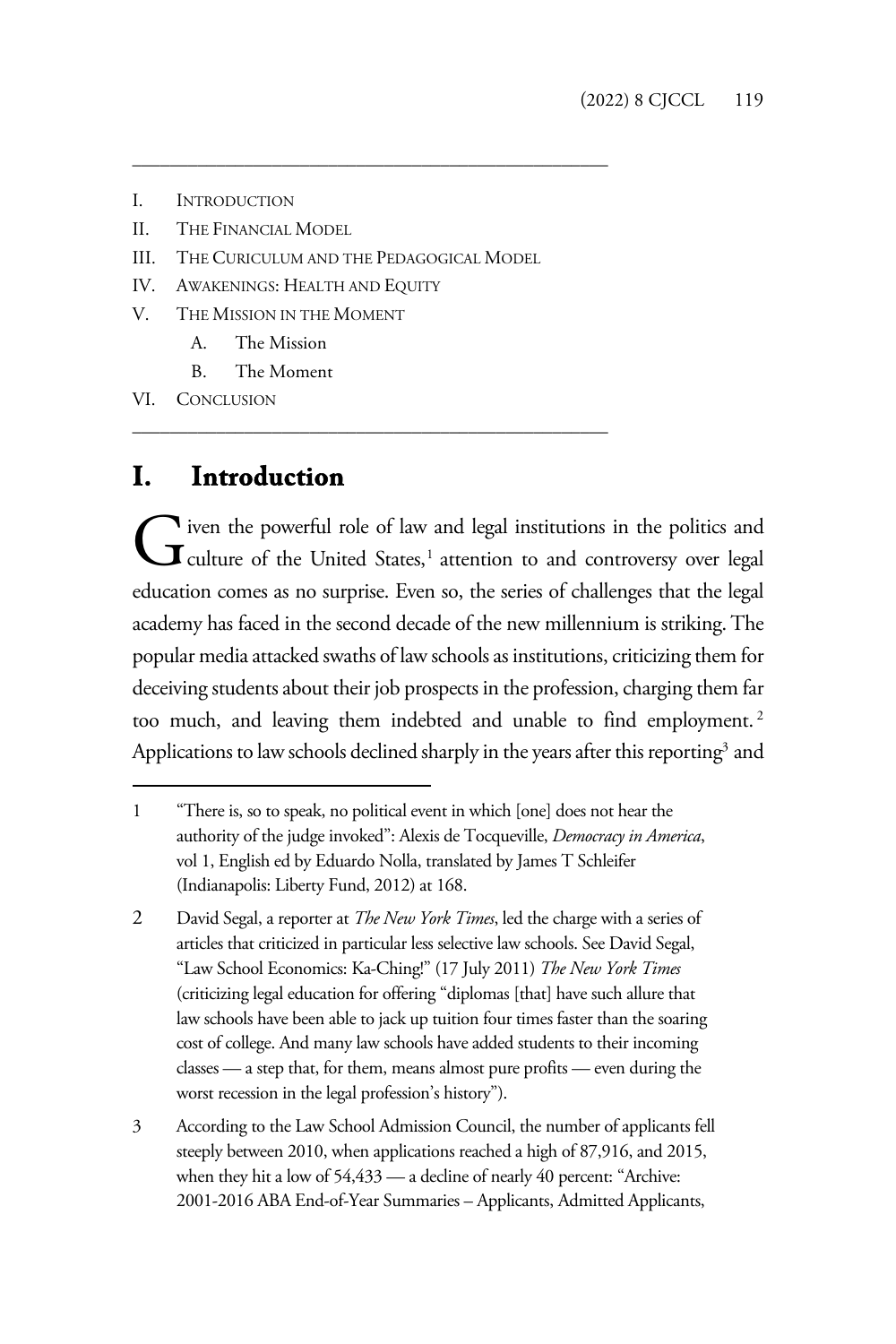scholars engaged in soul-searching debates over what law schools do, how they do it, how much they cost, and what the effects are on students who often borrow in order to pay.<sup>4</sup>

Very public assertions that law school was not worth the cost<sup>5</sup> lent new urgency to longstanding concerns about what and how law schools teach. Some have worried that legal education does not adequately prepare students for the

- 4 Perhaps the best-known critics were Brian Tamanaha and Paul F Campos, the authors of *Failing Law Schools* and *Don't Go to Law School (Unless),* respectively. Brian Z Tamanaha, *Failing Law Schools* (Chicago: The University of Chicago Press, 2012); Paul F Campos, *Don't Go To Law School (Unless): A Law Professor's Inside Guide to Maximizing Opportunity and Minimizing Risk* (Scotts Valley: CreateSpace Independent Publishing Platform, 2012). These books, as well as articles by Professor Tamanaha and Professor Campos, in turn fueled debates in the pages of law journals; see *e.g.* Michael A Olivas, "Ask Not For Whom the Law School Bell Tolls: Professor Tamanaha, Failing Law Schools, and (Mis)Diagnosing the Problem" (2013) 41:1 Washington University Journal of Law & Policy 101.
- 5 See *e.g.* Paul F Campos, "The Crisis of the American Law School" (2012) 46:1 University of Michigan Journal of Law Reform 177 at 179 (arguing that a "contraction in the employment market for new lawyers has combined with the continuing increase in the cost of legal education to produce what many now recognize as a genuine crisis for both law schools and the legal profession") [Campos, "American Law School"]; but see Michael Simkovic & Paul McIntyre, "The Economic Value of a Law Degree" (2014) 43:2 Journal of Legal Studies 249 (arguing that a legal education is worthwhile and finding that a law degree confers a pre-tax, lifetime earnings premium of approximately \$1 million).

Applications" (2021), online: *Law School Admission Council* <report.lsac.org/View.aspx?Report=AdmissionTrendsApplicantsAdmitApps> [*LSAC* (2001-2016)]. The numbers have since recovered somewhat, rising to 63,384 in 2020: "Admission Trends: ABA Applicants, Admitted Applicants & Applications" (2021), online: *Law School Admission Council* <report.lsac.org/View.aspx?Report=AdmissionTrendsApplicantsAdmitApps> [*LSAC* (2020)]. In 2021, the number of applicants appears to have increased, rising to 70,674: "Three Year U.S. Volume Comparison" (2021), online: *Law School Admission Council* <report.lsac.org/ThreeYearComparison.aspx> [*LSAC* (2021)].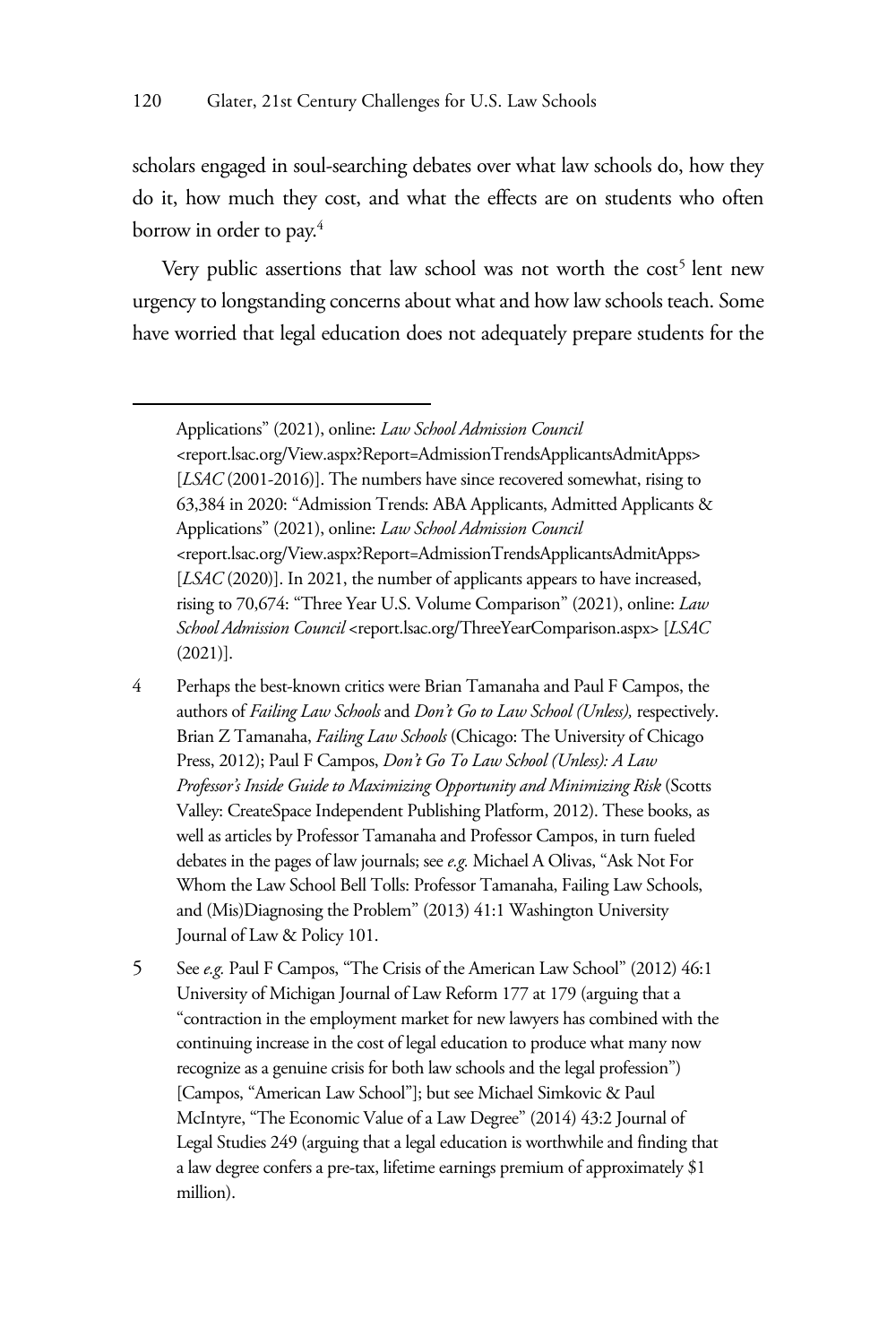actual practice of law. <sup>6</sup> Others worry that legal education also does not adequately prepare students to be "independent, intentional, and self-directed learners" able to thrive in law school and in the profession.7 These concerns in turn prompted questioning of the curriculum, asking whether the program of legal education should be two years instead of three, for example, or about the need for more opportunities for experiential learning in the curriculum.<sup>8</sup>

Law schools' pricing, pedagogy, and substance all have an effect on who applies and enrolls. Growing recognition of disparities in educational opportunity for students who are members of historically excluded and still underrepresented groups has put additional pressure on schools both to diversify the ranks of their faculty and students, as well as to ensure that the curriculum attends to the role of law in creating and maintaining inequality. Though longstanding, underrepresentation of students of color in law school classes now persists in the same historical moment as fierce, worldwide protests over the role of race across all aspects of society take place in the wake of police killings of unarmed Black men.9 Critical recognition of the role of law in perpetuating racial inequality, demanded by some students, has grown more salient and more controversial. Responding to the demands for inclusion of more critical perspectives in law school classes has also drawn ferocious counterattack by

<sup>6</sup> Critics voiced this concern both within and outside the academy. Within: William M Sullivan et al, *Educating Lawyers: Preparation for the Profession of Law* (San Francisco: Jossey-Bass, 2007) at 179; and outside: David Segal, "What They Don't Teach Law Students: Lawyering" (20 November 2011) *The New York Times*.

<sup>7</sup> Jennifer A Gundlach & Jessica R Santangelo, "Teaching and Assessing Metacognition in Law School" (2019) 69:1 Journal of Legal Education 156 at 158.

<sup>8 &</sup>quot;Report and Recommendations American Bar Association Task Force on the Future of Legal Education" (2014), online (pdf): <www.americanbar.org/content/dam/aba/administrative/professional\_responsi bility/report\_and\_recommendations\_of\_aba\_task\_force.authcheckdam.pdf> ["Task Force Report"].

<sup>9</sup> See *e.g.* Norimitsu Onishi, "George Floyd Protests Stir a Difficult Debate on Race in France" (17 June 2020) *The New York Times*.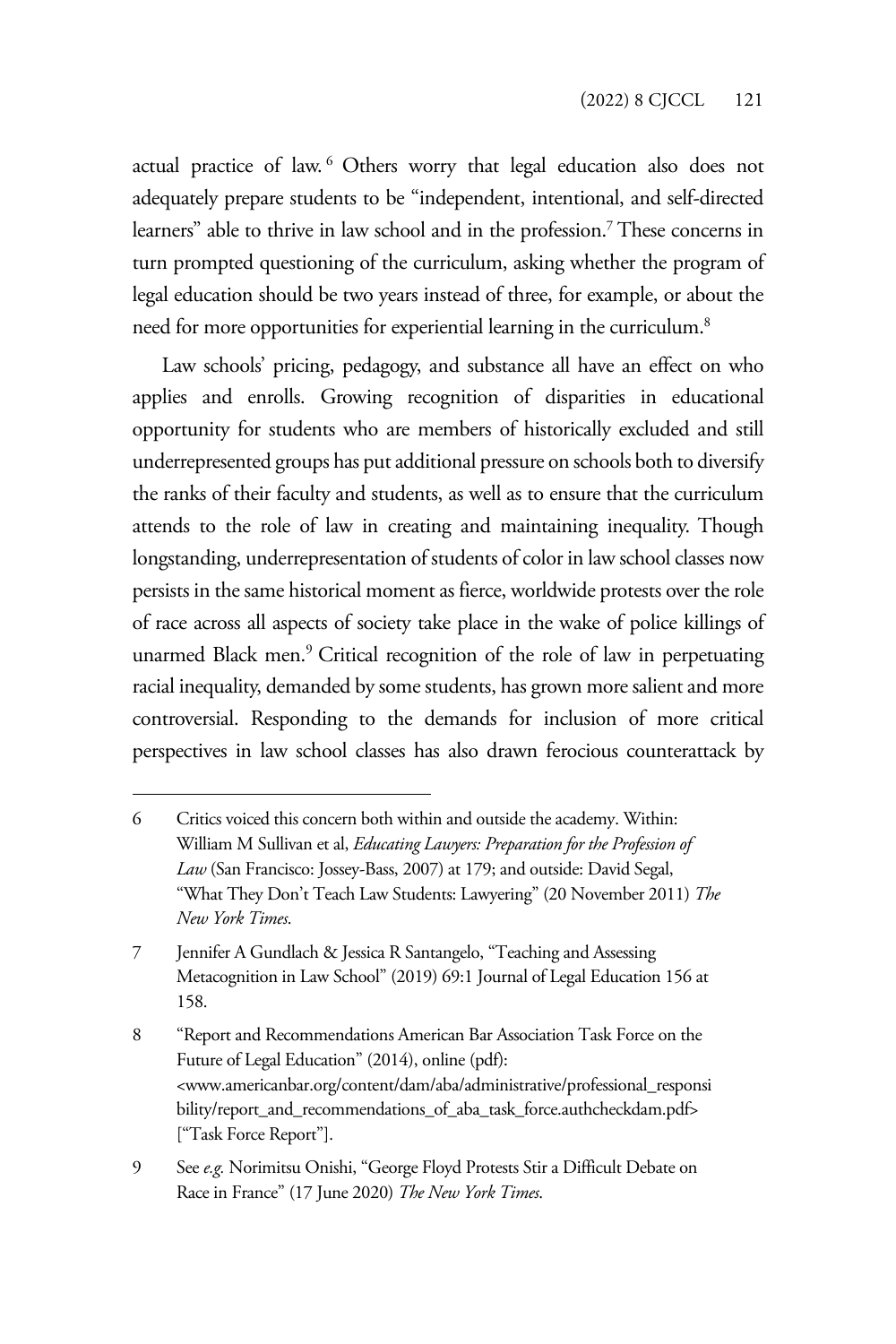critics who decry such moves as inappropriate political activism. Opposition to exploration of historical racism has grown more intense and focused, with lawmakers in several states passing legislation aimed at curbing the teaching in K-12 schools of material generally deemed inconsistent with a hagiographic perspective of U.S. history that consigns discrimination to an irrelevant past that is best ignored.<sup>10</sup>

The questioning of the effects of law schools' business practices and pedagogy has occurred before and the legal academy has thrived nonetheless.<sup>11</sup> Indeed, as of this writing, the application numbers have recovered significantly from the lows of a few years  $ago^{12}$  — a development that may undermine efforts to reform legal education or its business model. After all, increasing demand for what law schools offer may be interpreted as vindication of the *status quo* and refutation of critics. Further, apparent growth in interest in legal education may have yet more symbolic meaning when it occurs in the course of a global pandemic unlike anything the world has faced in nearly a century. The pandemic prompted radical changes in teaching methods, implemented overnight as public health mandates dictated the cessation of in-person,

<sup>10</sup> See *e.g.* FAC tit 6 §6A-1.094124(3)(b) (2019) (proscribing the teaching of "theories that distort historical events and are inconsistent with State Board approved standards [such as] the denial or minimization of the Holocaust, and the teaching of Critical Race Theory, meaning the theory that racism is not merely the product of prejudice, but that racism is embedded in American society and its legal systems in order to uphold the supremacy of white persons. Instruction may not utilize material from the 1619 Project and may not define American history as something other than the creation of a new nation based largely on universal principles stated in the Declaration of Independence").

<sup>11</sup> Bryant G Garth, "Crises, Crisis Rhetoric, and Competition in Legal Education: A Sociological Perspective on the (Latest) Crisis of the Legal Profession and Legal Education" (2013) 24:2 Stanford Law & Policy Review 503 at 506–509 (describing depression-era criticism of legal education and likening that criticism to the more recent variety); see also Simkovic & McIntyre, *supra* note 5 at 252-53 (summarizing criticism of cost of law school).

<sup>12</sup> See *LSAC* (2001-2016), *LSAC* (2020), *LSAC* (2021), *supra* note 3.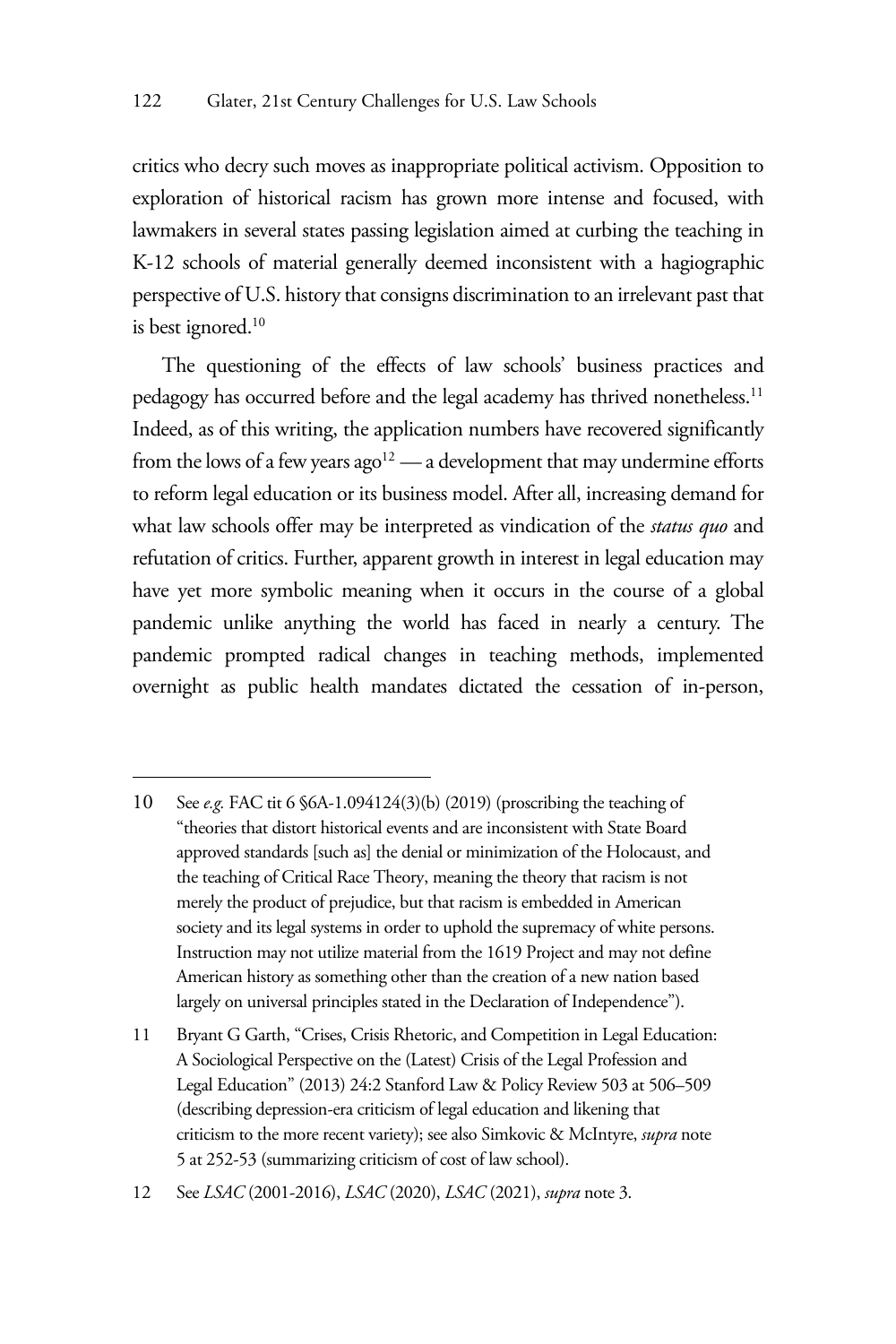classroom teaching.13 Whether any of those changes will survive the end of pandemic isolation measures is an open question; the pandemic is, then, a fourth challenge that simultaneously may open a window of opportunity for meaningful change.

Legal education thus confronts multiple, powerful criticisms. The business model is under fire because legal education is perceived as too costly relative to the financial benefit to graduates. The substance of the curriculum is under fire as irrelevant to practice and/or insufficiently attentive to the role of law in perpetuating inequality, both implicating institutional mission. The processes used to select students and to hire faculty are under fire for failure to result in populations that look like that of the nation as a whole, a criticism that also implicates institutional mission. This Essay argues that the global pandemic has made possible institutional innovation that in the past has been elusive.

It is striking that three of these challenges, captured in the criticism of law schools, have presented themselves at earlier times, too; concern over the gap between what law schools teach and what lawyers need to know is certainly not new.14 While the health crisis precipitated by the spread of COVID-19 has highlighted challenges faced by law students, in particular, the challenges themselves — the cost to them of their legal education, the teaching methods of law schools, among others — are not new. Perhaps what *is* new, and what has made discussion of legal education more fraught, is the degree to which decisions about legal education are seen — or explicitly recognized — as political decisions. What law schools teach, how they teach it, what they exhort their

<sup>13</sup> Jonathan D Glater, "Pandemic Possibilities: Rethinking Measures of Merit" (17 June 2021) at note 5 and accompanying text, online (blog): *UCLA Law Review Discourses* <www.uclalawreview.org/pandemic-possibilities-rethinkingmeasures-of-merit/> [Glater, "Pandemic Possibilities"].

<sup>14</sup> Eli Wald puts it bluntly at the start of a 2021 article: "[f]or a century, critics have called for a law school reform agenda centered around integrating skills and formation of professional identity into the mainstream of legal education, only to be ignored …": Eli Wald, "Formation Without Identity: Avoiding a Wrong Turn in the Professionalism Movement" (2021) 89:3 University of Missouri-Kansas City Law Review 685 at 685.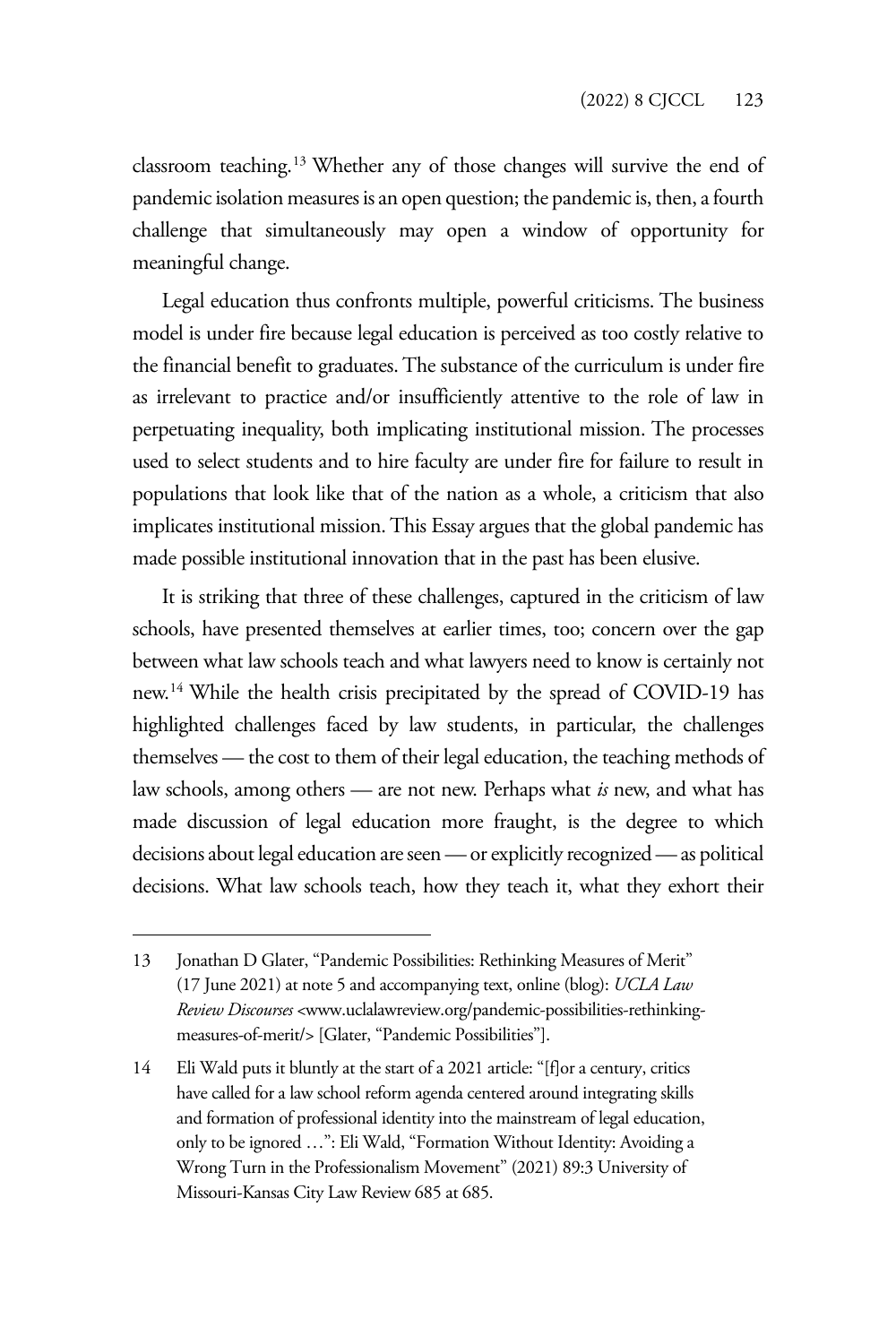students to go forth and accomplish, all have partisan, political significance. Decisions made by law school administrators and faculty have implications for the credibility of the legal academy as a source of neutral perspective and perhaps of the law as an objective institution. These are weighty concerns indeed. But more worrisome is the prospect that in an effort to avoid appearing partisan, the legal academy also avoids adopting a morally correct stance consistent with both the rule of law and the demands of justice.

The discussion that follows examines this set of challenges confronting law schools and ponders paths forward in a time of political volatility. Part II describes the financial model and summarizes criticism of that model, identifying the consequences for students of rising tuition, increasing indebtedness, and distribution of financial aid to recruit high-scoring students rather than support those with financial need. Part III turns to the substance of legal education, noting the modest changes made in the century and a half since Langdell pioneered the use of the case method. Part IV turns to the reckoning with racial injustice made more evident by the context of the global pandemic. Part V notes the difficulty of responding to the challenges already identified, if there is no overriding mission statement to provide guidance. The final substantive Part then explores the costs and benefits that attach to different responses to those challenges, given the degree of polarization around legal education and the law in a dynamic and politically tense moment. There follows a brief conclusion.

#### **II. The Financial Model**

The dominant criticism of law schools in recent years has begun, and often enough been limited to, cost.<sup>15</sup> By cost, critics typically mean the price that students pay, not the cost of operations, although faculty salaries routinely come under fire, too.<sup>16</sup> According to *U.S. News & World Report*, which collects data on the costs of law school, tuition and fees at a private, nonprofit law school in

<sup>15</sup> See *e.g.* Tamanaha, *supra* note 4.

<sup>16</sup> See *e.g.* Campos, "American Law School", *supra* note 5 at 187–91.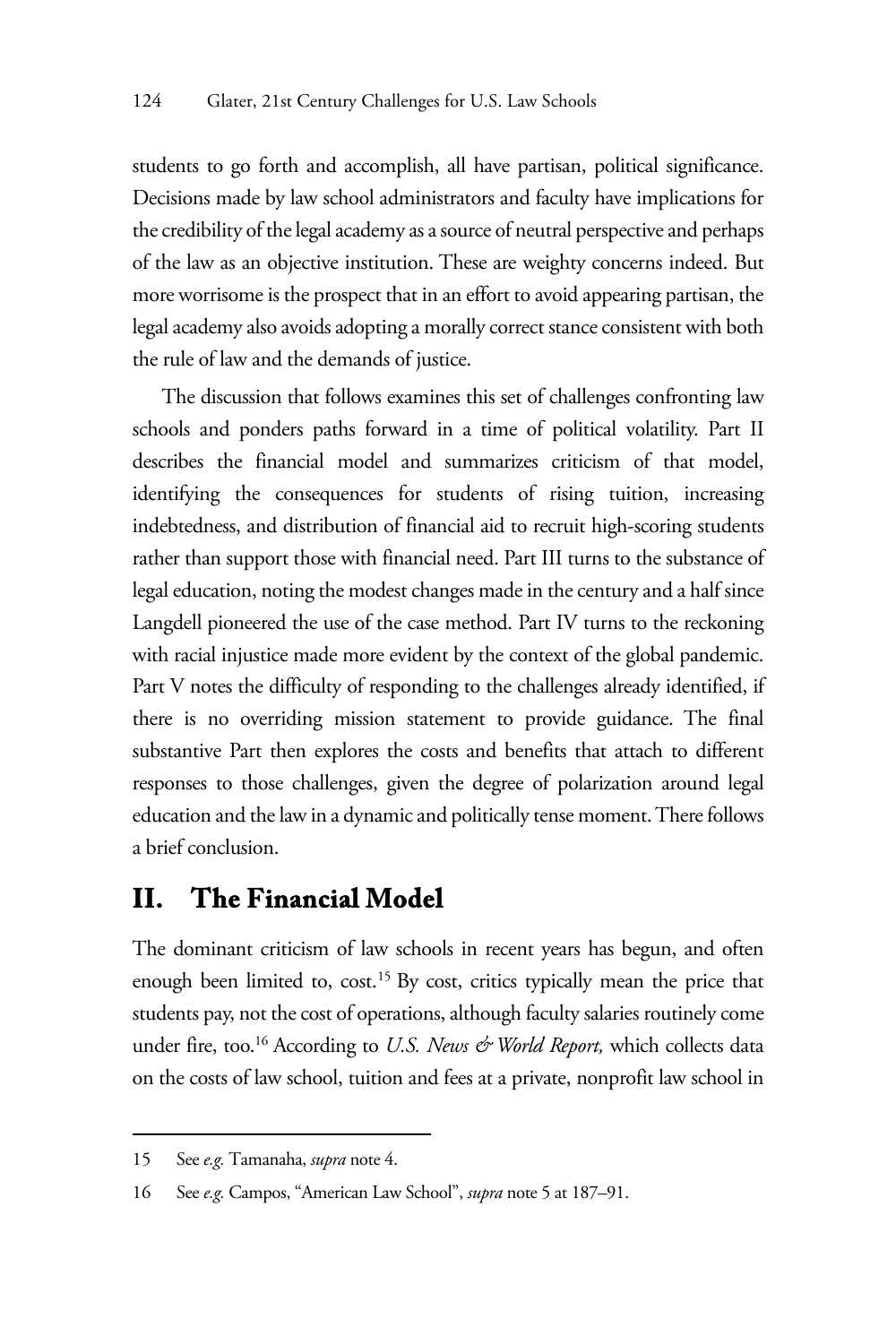the 2020-2021 academic year cost more than USD \$50,000;<sup>17</sup> the total cost, including room and board, would necessarily be greater. However, what each student actually pays is the result of a complex system, and the effects of what students pay — and, often, how much they borrow in order to pay — for their legal education are many and likely subtle. This Part first describes the costs of law school for students, then turns to the potential effects that the high and rising price has on their lives after obtaining a degree.<sup>18</sup>

When critics attack tuition, the argument is not simply that law school costs more than it should, but that it is not a worthwhile investment. As Paul Campos wrote in 2012: "[i]f the cost of becoming a lawyer continues to rise while the economic advantage conferred by a law degree continues to fall, then eventually both the markets for new lawyers and for admission to law school will crash".19 This is a straightforward cost-benefit argument, resting on assumptions about why students pursue legal education that this Part will explore in more detail below,<sup>20</sup> and it is couched as a warning to law schools that they must reduce their prices or risk financial ruin.

While the financial collapse of legal education has yet to materialize, the costbenefit critique still resonates for law students, who after all are the people who bear the burden of debt. For a particular student, it may well be that the wage to be earned after graduation is insufficient to manage the repayment obligation comfortably. Not surprisingly, the question of whether law school confers an income benefit that justifies the cost has drawn scholarly scrutiny; Michael Simkovic and Frank McIntyre find that a law degree leads to a lifetime income

20 See *infra* traditional knowledge.

<sup>17</sup> Farran Powell & Ilana Kowarski, "10 Law Schools that Offer the Most Tuition Help" (14 April 2021) *U.S. News & World Report*.

<sup>18</sup> Limiting the analysis to students who complete the course of study is not intended to diminish the impact of cost and indebtedness for students who do not graduate. These students may find themselves in an extremely difficult financial position, lacking the anticipated income boost from obtaining a *juris doctor* while confronting the obligation to repay student loans.

<sup>19</sup> Campos, "American Law School", *supra* note 5 at 178–79.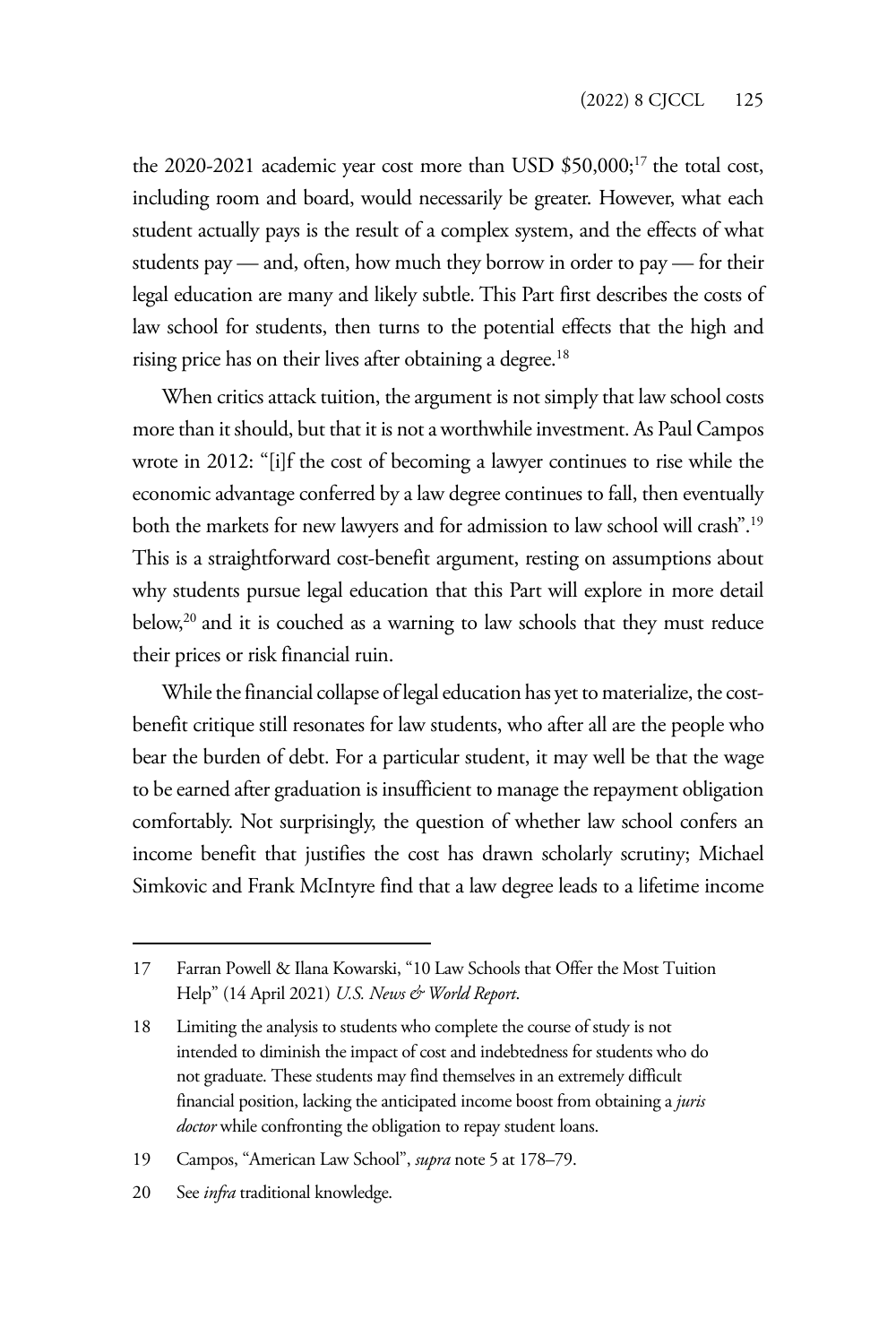boost of USD \$1,000,000, a sum that certainly exceeds the cost of a legal education, at least for now.21 Their finding does not mean every law school graduate experiences this kind of benefit — far from it.22 But it does refute the equally vague and potentially misleading claim that law school is generally not a worthwhile financial investment.

Law school tuition has risen. A task force of the American Bar Association reported in 2015 that between 1999-2000 and 2014-2015, tuition at private law schools rose by 29 percent and by 104 percent at public law schools.<sup>23</sup> Net tuition, a figure taking into account scholarship aid to students, rose 29 percent at private institutions and 102 percent at public institutions.<sup>24</sup> Not surprisingly, student borrowing has increased as well. The same 2015 report found that in 2012-2013, total borrowing by students at private law schools on average reached USD \$127,000 and by students at public law schools, USD \$88,000.25 That was eight years ago, and the numbers have increased since. At the same time, institutions of higher education generally have had to weather the uncertain revenue environment created by the pandemic, and law schools are not immune. Both public and private institutions are vulnerable, the former in particular as state revenues wane and perhaps, with the benefit of federal support, wax.

Rising costs to students mean that access to credit is increasingly important, and that has serious implications. First and perhaps most obviously, the burden of debt is not evenly distributed across the student population: those students

25 *Ibid*.

<sup>21</sup> Simkovic & McIntyre, *supra* note 5.

<sup>22</sup> The authors acknowledge this, observing that "individual outcomes vary", *ibid* at 285.

<sup>23</sup> Memorandum from Dennis W Archer to Interested Parties (17 June 2015) at "Task Force on Financing Legal Education", online (pdf): *American Bar Association*  <www.americanbar.org/content/dam/aba/administrative/legal\_education\_and\_ admissions\_to\_the\_bar/reports/2015\_june\_report\_of\_the\_aba\_task\_force\_on\_ the\_financing\_of\_legal\_education.pdf>.

<sup>24</sup> *Ibid* at 8.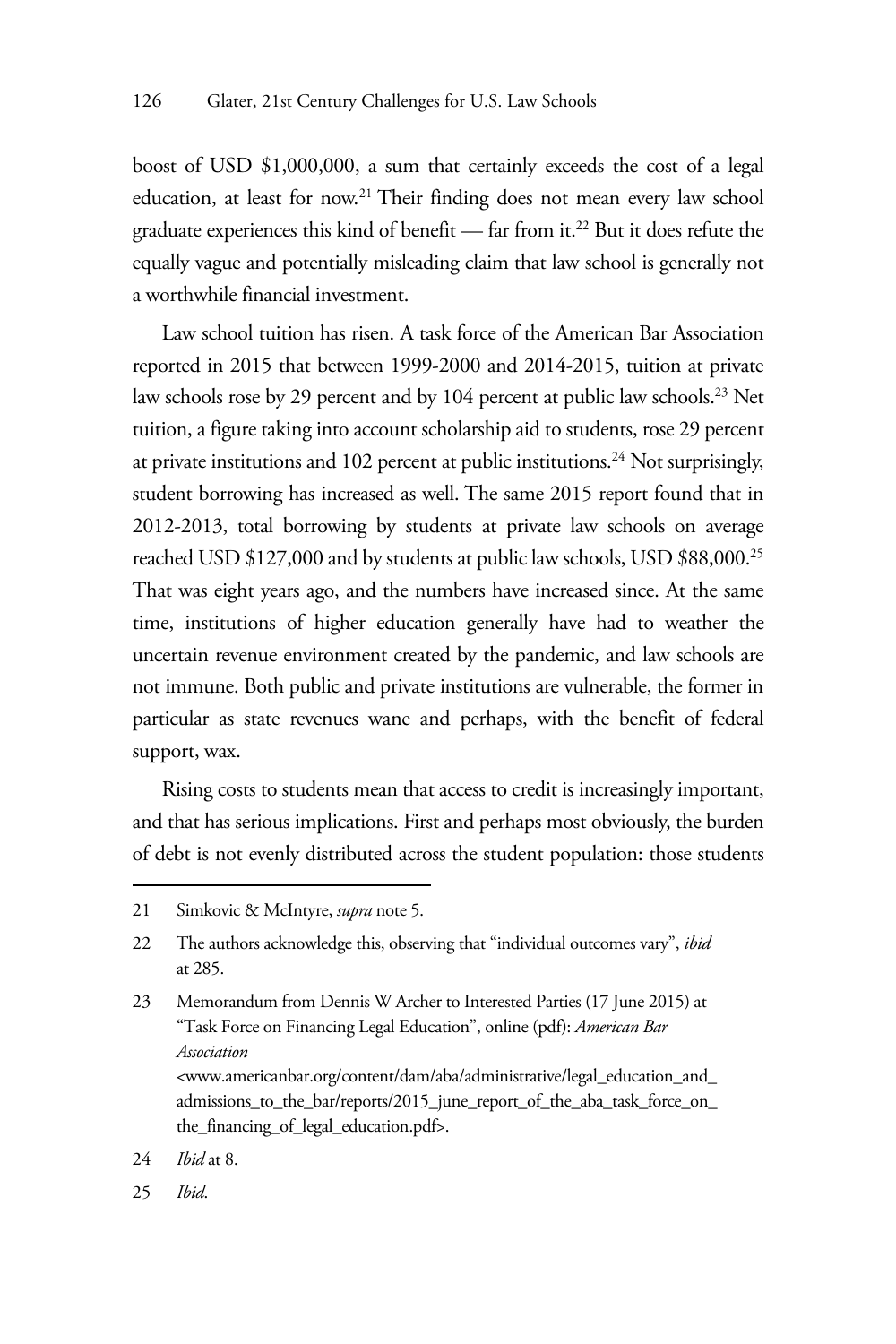whose backgrounds are less privileged are more likely to need to borrow and to borrow larger amounts. Thus, the debt finance structure penalizes those who arrive at law school with greater financial need. The repayment obligation at the back end, in turn, weighs on students as they make career choices. While there is not extensive research on this, much of what exists suggests that debt leads students to enter the private sector rather than seek lower-paying, public interest opportunities that they might have wished to pursue otherwise.26 The debt burden also affects other life decisions, like having a family or buying a house.<sup>27</sup> And the mere prospect of debt deters some number of students from pursuing a law degree entirely.28

These hard financial realities have disproportionate demographic effects, as Dalié Jiménez and I have argued.<sup>29</sup> Black students, who are more likely to

- 27 Much has been written on this in the popular press. See *e.g.* Yuki Noguchi, "Heavy Student Loan Debt Forces Many Millennials to Delay Buying Homes" (1 February 2019) *NPR* (describing student borrowers who have put off investing in housing as a result of their loan obligations); see also Claire Cain Miller, "Americans are Having Fewer Babies. They Told Us Why" (5 July 2018) *The New York Times* (describing student debt as factor contributing to financial insecurity and consequent reluctance to start a family).
- 28 See Steven A Boutcher, Anna Raup-Kounovsky & Carroll Seron, "Financing Legal Education through Student Loans: Results from a Quasi-Experiment in Tuition Remission" (2018) 67:3 Journal of Legal Education 755 at 776–77 (describing finding that debt aversion affected indebtedness and warning that the "phenomenon of fear of debt may have wider implications for how this emerging generation of law graduates manages their careers").
- 29 Dalié Jiménez & Jonathan D Glater, "Student Debt is a Civil Rights Issue: The Case for Debt Relief and Higher Education Reform" (2020) 55:1 Harvard Civil Rights-Civil Liberties Law Review 131 at 131–32 (observing that Black

<sup>26</sup> See *e.g.* Erica Field, "Educational Debt Burden and Career Choice: Evidence from a Financial Aid Experiment at NYU Law School" (2009) 1:1 American Economic Journal: Applied Economics 1 (reporting on positive impact on pursuit of public interest jobs when law school offered grant aid to students rather than loans); see also Christopher J Ryan, Jr, "Paying for Law School: Law Student Loan Indebtedness and Career Choices" (2021) 2021:1 University of Illinois Law Review 97 at 130 (finding that higher law school cost of attendance correlates with a lower, stated interest in a public interest job upon graduation).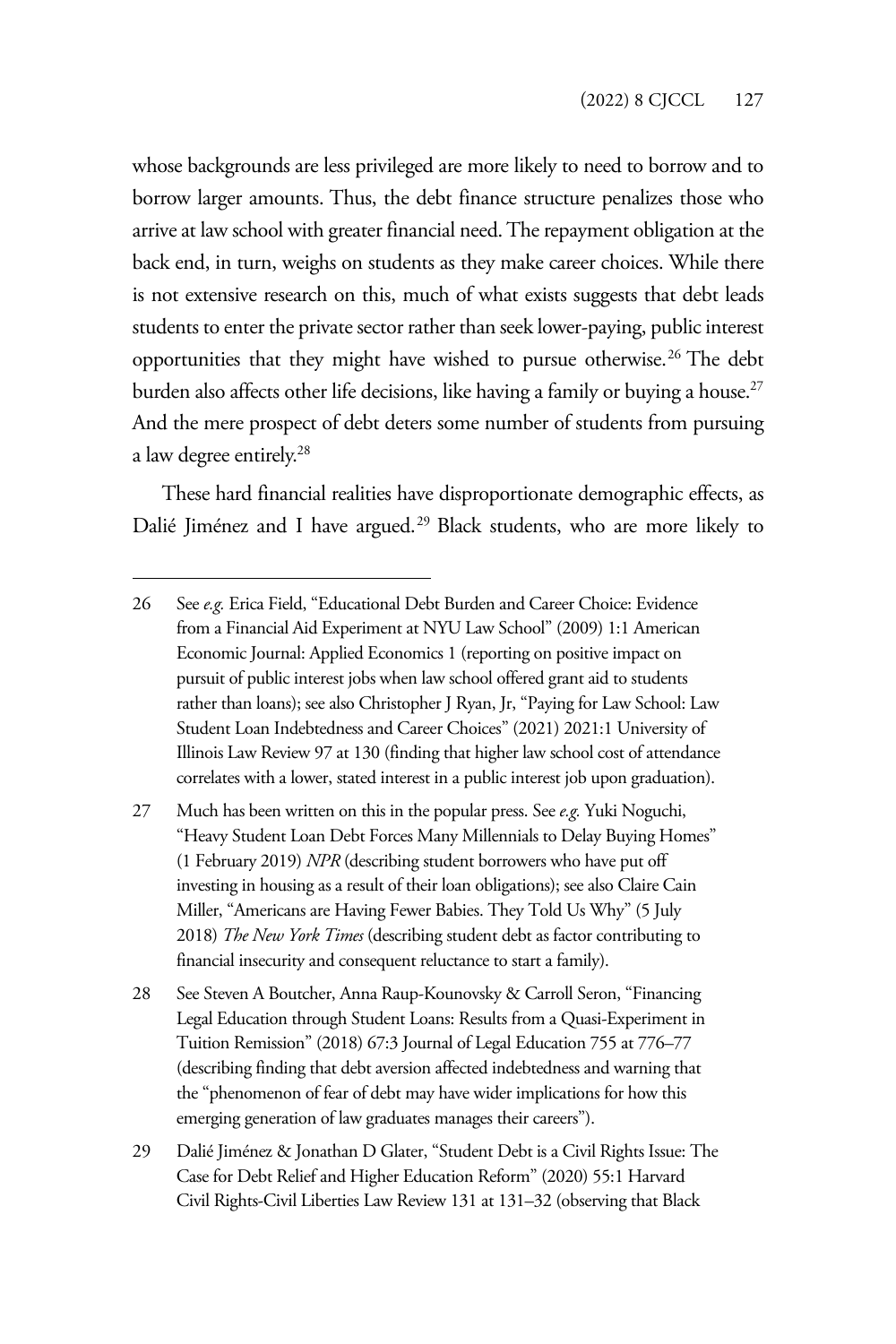borrow and to borrow larger amounts than other students,<sup>30</sup> consequently have a heavier repayment burden weighing on them when they complete a course of study. Latinx students may be less likely to borrow, but those who do are more likely to default. Disparities in wealth and wages along lines of race<sup>31</sup> mean that repayment of any given amount is more challenging for Black and Latinx borrowers in particular. Student loans simultaneously make higher education and its desirable corollary, a pathway to far greater economic security,<sup>32</sup> more accessible while ensuring that members of the same groups historically subject to discrimination attain less of a benefit because of debt.<sup>33</sup>

- 30 *Ibid*.
- 31 Brandon Fuller, "Understanding the Racial Wealth Gap" (2020), online (pdf): *Federal Reserve Bank of Richmond* <www.richmondfed.org/- /media/RichmondFedOrg/publications/research/econ\_focus/2020/q4/at\_the\_r ichmond\_fed.pdf>; see also Neil Bhutta et al, "Disparities in Wealth by Race and Ethnicity in the 2019 Survey of Consumer Finances" (28 September 2020), online: *Board of Governors of the Federal Reserve System* <www.federalreserve.gov/econres/notes/feds-notes/disparities-in-wealth-by-raceand-ethnicity-in-the-2019-survey-of-consumer-finances-20200928.htm> (contrasting wealth of different racial and ethnic groups); on the wage gap between Latinx workers and White workers, see Marie T Mora & Alberto Dávila, "The Hispanic-White Wage Gap Has Remained Wide and Relatively Steady" (2 July 2018), online: *Economic Policy Institute* <www.epi.org/press/thehispanic-white-wage-gap-has-remained-wide-and-held-steady-for-decades/>.
- 32 Data continue to show that the financial benefit of higher education remains robust, even as the cost of attendance has risen. "Learn More, Earn More: Education Leads to Higher Wages, Lower Unemployment" (May 2020), online: *US Bureau of Labor Statistics* <www.bls.gov/careeroutlook/2020/dataon-display/education-pays.htm>.
- 33 Sociologists who have studied the phenomenon of student debt have dubbed this pattern "predatory inclusion". Jiménez & Glater, *supra* note 29 and accompanying text.

and Latinx students "are disproportionately likely to borrow, to borrow larger amounts, to take out student loans to attend for-profit schools with worse career outcomes, and to default on their loans relative to their White peers" and that while Latinx students are less likely to borrow than White students but those who do are also more likely to attend a for-profit institution and to default than White students).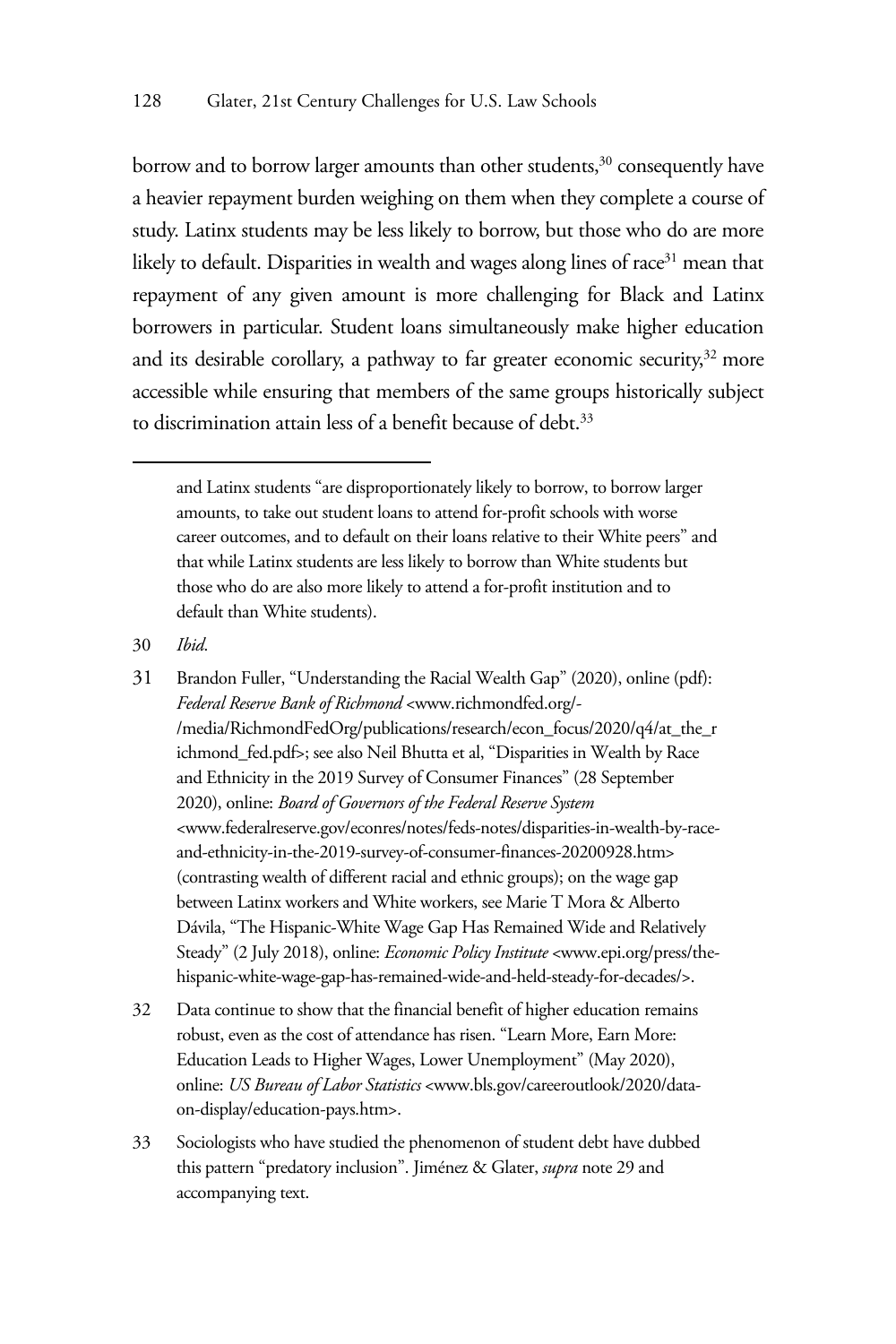In the context of historical and persistent wealth and income inequality that tracks race and ethnicity, then, the rising cost of law school, the concomitant increases in indebtedness, and aversion to taking on debt all work together to undermine the appeal and feasibility of legal education for the same kinds to students who, not so many decades ago, were excluded under color of law.<sup>34</sup> The financing of legal education as a result contributes to unequal levels of access to the profession and stands in the way of efforts to promote inclusivity in the practice of law. The commitment to diversity expressed by the organized bar<sup>35</sup> thus has powerful implications for law schools' admissions and financial aid practices.

However, those admissions and financial aid practices may not level the playing field. First, law schools compete to enroll the students with the highest scores, not least because enrolled students' scores affect an institution's position on influential rankings. The LSAT test results show gaps along lines of race, with White and Asian American students receiving higher scores.<sup>36</sup> The admissions goal of admitting students with higher scores works against inclusion of more Black students in particular, for example. 37 Further, because law schools increasingly use scholarship aid as a lure to entice high-scoring students

<sup>34</sup> See *Sweatt v Painter*, 339 US 629 at 631 (1950) (describing the facts of a case in which the plaintiff was denied admission to the University of Texas Law School "solely because he is a Negro"; the Court struck down the policy).

<sup>35</sup> See *e.g.* "Diversity & Inclusion", online: *American Bar Association* <www.americanbar.org/topics/diversity/> ("[t]he ABA maintains a longstanding commitment to diversity through eliminating bias and enhancing inclusion in the Association, the legal profession, and the justice system").

<sup>36</sup> Susan P Dalessandro, Lisa C Anthony & Lynda M Reese, "LSAT Performance with Regional, Gender, and Racial/Ethnic Breakdowns: 2007-2008 through 2013-2014 Testing Years" (2014), online: *Law School Admission Council* <www.lsac.org/data-research/research/lsat-performance-regional-gender-andracialethnic-breakdowns-2007-2008>.

<sup>37</sup> See William C Whitford, "Law School-Administered Financial Aid: The Good News and the Bad News" (2017) 67:1 Journal of Legal Education 4 at 9 (observing that need-based aid is critical to "enhance diversity in background in the legal profession").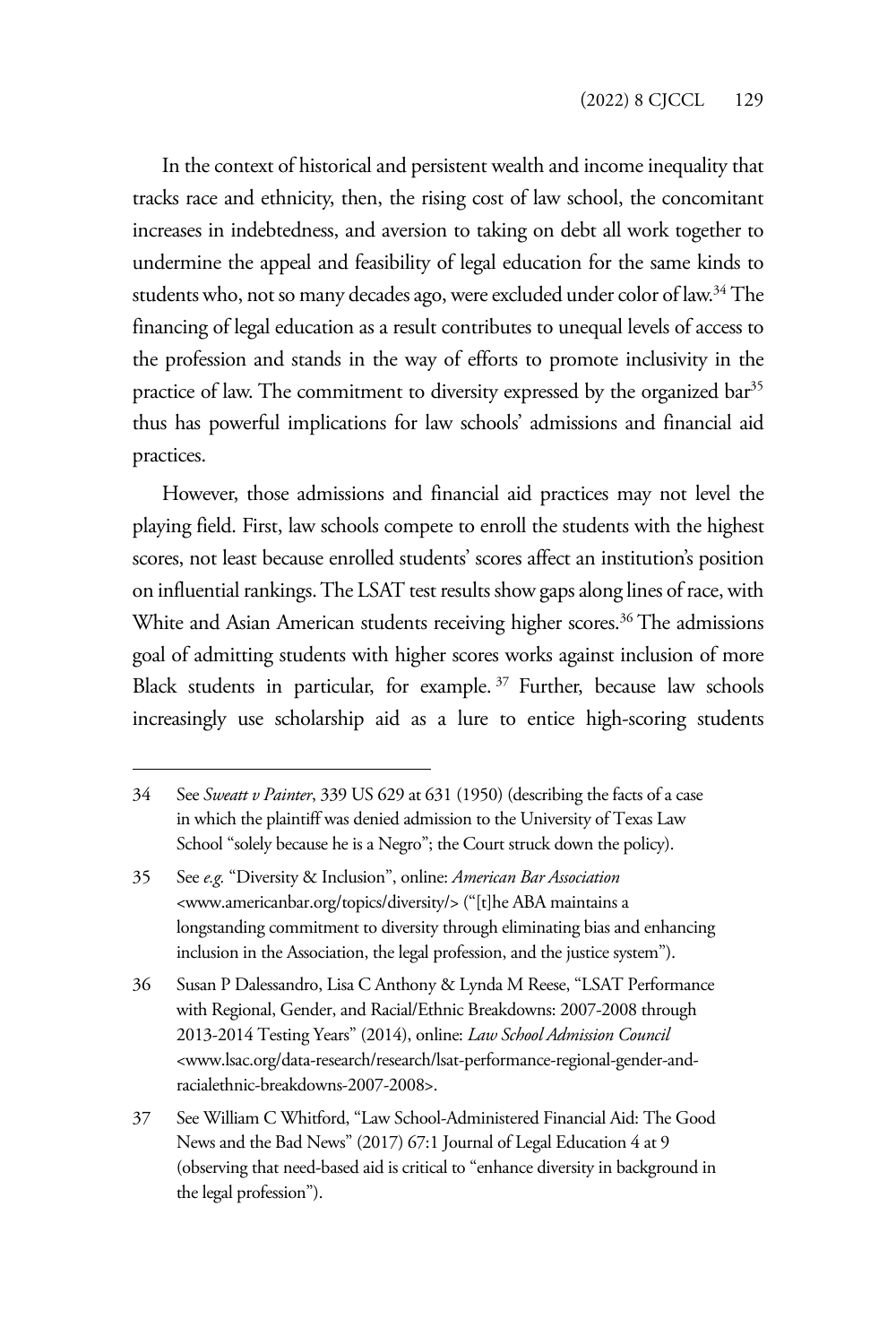regardless of their actual financial need,38 aid practices may contribute to larger debt burdens for students with lower scores. 39 These students are disproportionately Black. Heavier debt burdens in turn almost certainly influence students as they make various career choices; those students who are unencumbered by debt, or whose debt burden is lighter, experience more freedom to take jobs that may pay less.<sup>40</sup>

While federal student aid programs have features intended to reduce the burden of repayment for students who enter public service careers,<sup>41</sup> flexible repayment plans with payments tied to borrower income,<sup>42</sup> and the prospect of forgiveness for students who make their payments for a period of years,<sup>43</sup> those programs may be politically vulnerable.<sup>44</sup> The Public Service Loan Forgiveness Program, too, has been very slow to cancel the debt obligations of potentially

40 See Steven A Boutcher, Anna Raup-Kounovsky & Carroll Seron, "Financing Legal Education through Student Loans: Results from a Quasi-Experiment in Tuition Remission" (2017) 67:3 Journal of Legal Education 755 at 776 (studying effects of reducing or eliminating tuition for cohorts of students at a new law school and suggesting that financial aid that has an "equalizing effect" on students "may also open up a space for a broader swath of students to explore a wider range of career options, including public service, at career launch").

- 41 34 CFR § 685.219(a) (2021).
- 42 34 CFR § 685.209 (2017).
- 43 34 CFR § 685.209(a)(6) (2017).
- 44 The Trump Administration called for elimination of the Public Service Loan Forgiveness program, see *e.g*. Adam S Minsky, "Trump Proposes Repealing Public Service Loan Forgiveness – Can He Do That?" (11 February 2020) *Forbes*.

<sup>38</sup> *Ibid* at 7–8.

<sup>39</sup> This pattern has drawn criticism from writers charging that the result is a regressive subsidy from poorer, lower-scoring students to better-off, higherscoring students. Jerome M Organ, "Net Tuition Trends by LSAT Category from 2010 to 2014 with Thoughts on Variable Return on Investment" (2017) 67:1 Journal of Legal Education 51 at 74–75 (describing "this pattern of awarding scholarships [as] pretty well-entrenched within legal education").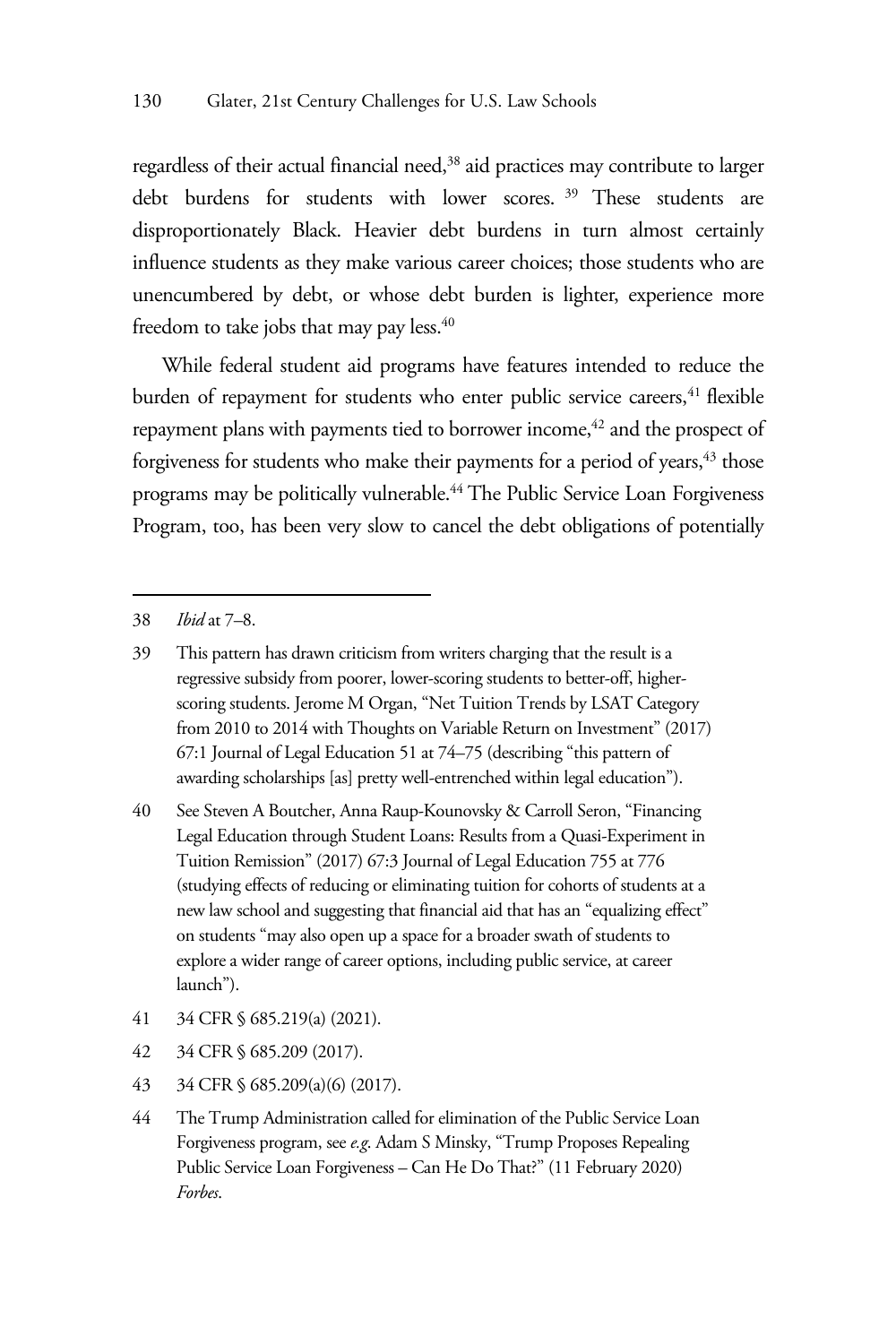eligible borrowers,<sup>45</sup> and at least until quite recently has canceled the debt of only a small number of applicants.<sup>46</sup> Unfortunately, it is possible that students may be reluctant to rely on these federal aid programs.

All the financial concerns that the cost of law school rightly raises contribute, and have contributed, to a more subtle shift in thinking about legal education. More students approach their legal education with a consumer mindset, expecting a particular rate of return in the form of a well-paying job upon completion of their three years of study, as well as a particular level of service for the lofty price that law schools charge. In confronting such a consumer mindset, legal education resembles undergraduate higher education in the United States: surveys show an increasing share of college students emphasizing the employment and wage benefits of higher education as a reason to pursue their studies, even as students also cite the importance of intellectual growth.<sup>47</sup>

This mercantile conception of law as a career is in some tension with the historical view of the lawyer as a guardian of the public good who performs an essential role in well-functioning civil society. An American Bar Association task force a few years ago weighed the future of legal education and concluded that this "fundamental tension … underlies the current set of problems" confronting legal education.48 Students may be forgiven for focusing on the private benefit

<sup>45</sup> Some of the federal Education Department's conduct of the program led to litigation by borrowers who argued that they were eligible for debt cancellation. The Department lost. Judge Timothy J Kelly, "Memorandum Opinion, American Bar Association et al v. United States Department of Education et al, Civil Action No. 16-2476" (2019), online (pdf): *Courthouse News*  <www.courthousenews.com/wp-content/uploads/2019/02/ABA.pdf>.

<sup>46</sup> Erica L Green & Stacy Cowley, "Broken Promises and Debt Pile Up as Loan Forgiveness Goes Astray" (29 November 2019) *The New York Times* (reporting that "[f]ewer than 1 percent of those who have applied for relief under the Public Service Loan Forgiveness program have been deemed eligible").

<sup>47</sup> Rachel F Moran, "City on a Hill: The Democratic Promise of Higher Education" (2017) 7:1 UC Irvine Law Review 73 at 85.

<sup>48 &</sup>quot;Task Force Report", *supra* note 8 at 6–7.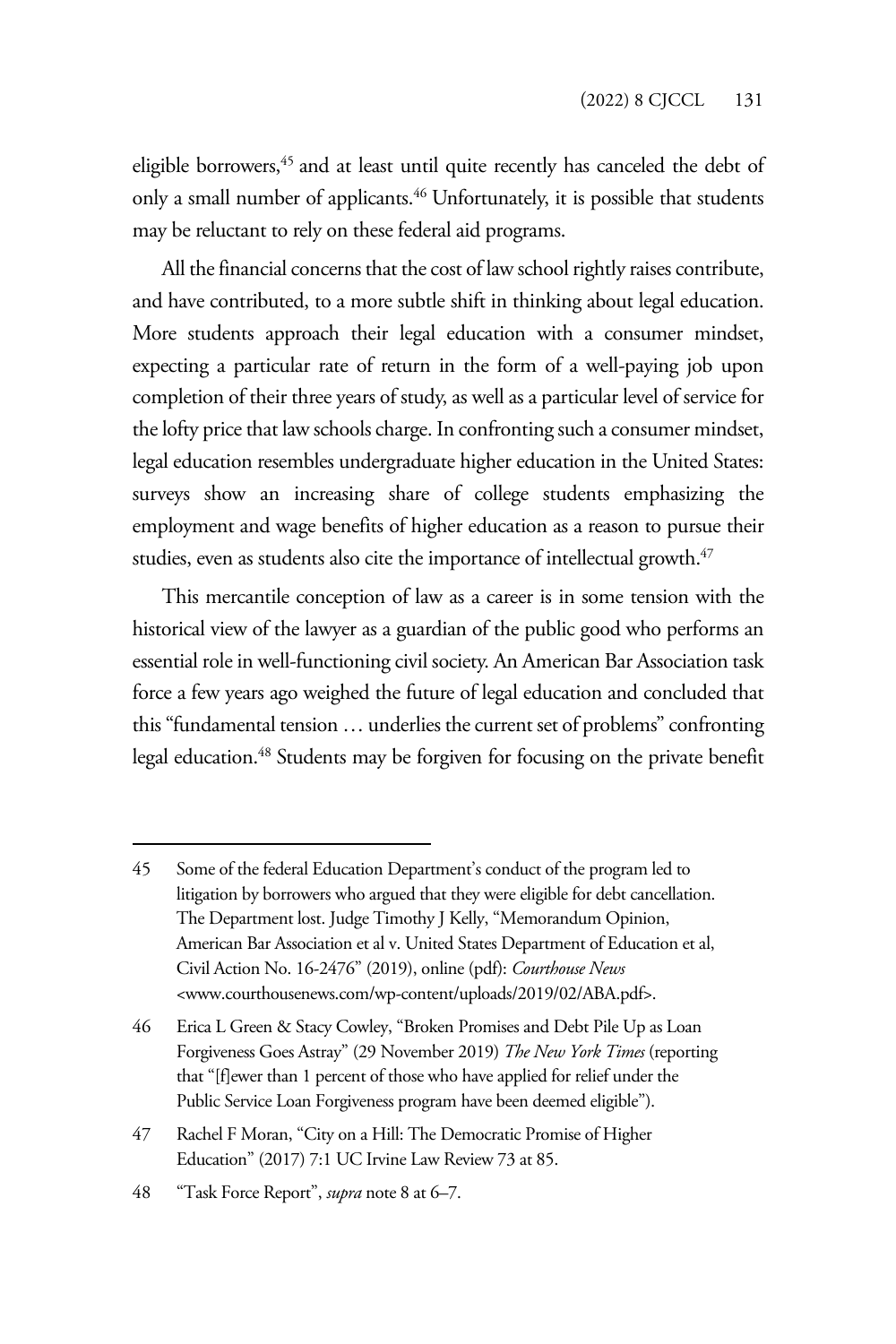of investing in legal education, given the price they are expected to pay and the need to earn enough to repay any loans used.

Viewing legal education as a private good, benefitting only the student who receives it, has a macro effect as well: the willingness of taxpayers to subsidize access to the legal profession may wane. After all, a subsidy perceived to redound to the benefit of people who will earn high incomes in an elite field must be regressive. Perhaps this shift in perspective is one reason that tuition at public law schools has risen more quickly than has that at private, nonprofit institutions — although the cost at public institutions remains lower in absolute terms:<sup>49</sup> law schools have long been viewed as "cash cows" to subsidize the larger university, rather than vulnerable entities in need of subsidy themselves.<sup>50</sup> Law schools may also face revenue effects of the pandemic, though it is difficult to know at the time of writing. Public law schools in particular may face challenges and pressure to raise tuition and fees, if states reduce their financial support as a result of declining tax revenue.

For critics who argue that law schools produce too many lawyers — meaning that there are not enough law jobs that pay salaries sufficient to justify (or cover repayment of) the cost to law students<sup>51</sup> — disinvestment in legal education both by individual, potential students and by anyone who would subsidize accessibility of the profession are rational, desirable market corrections. The

<sup>49 &</sup>quot;Law School Tuition 1985-2012," Microsoft Excel: *Data from the 2013 Annual Questionnaire ABA Approved Law School Tuition History Data* (online: *American Bar Association*  <www.americanbar.org/content/dam/aba/administrative/legal\_education\_and\_ admissions\_to\_the\_bar/statistics/lawschool\_tuition\_averages\_by\_year\_public\_p rivate.xls>).

<sup>50</sup> Jay Sterling Silver, "Pedagogically Sound Cuts, Tighter (Not Looser) Accreditation Standards, and a Well-Oiled Doomsday Machine: The Responsible Way Out of the Crisis in Legal Education" (2014) 66:2 Rutgers Law Review 353 at 358.

<sup>51</sup> Campos, "American Law School", *supra* note 5 at 197 (asserting that "[t]here aren't enough jobs for lawyers, especially new lawyers, and too many of the legal jobs that do exist do not pay enough to justify incurring the cost of a legal education").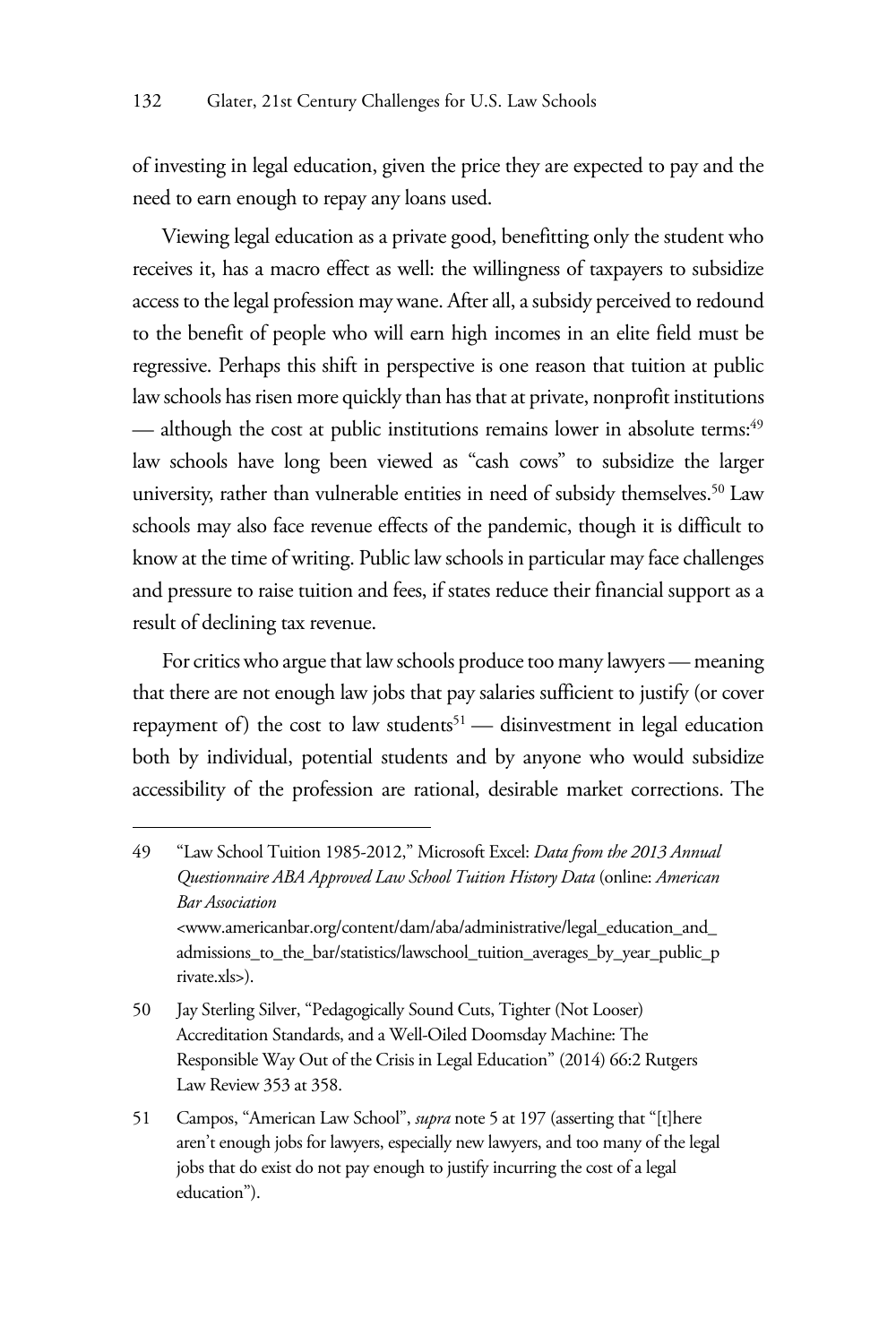trouble is, as various commentators reacting to criticisms of legal education have noted, the United States actually suffers from a shortage of lawyers, though not in the most lucrative fields. Any decline in their availability may worsen a longstanding gap in access to justice for those of greater and lesser means.<sup>52</sup> Recognizing this access-to-justice crisis, the cost of law school presents a slightly different problem: not how expensive it is but who pays. Where more of the cost shifted from students, whether through repayment assistance programs at the back end or grant aid that need not be repaid at the front end, students wishing to work in lower-pay jobs would be freer to do so. Perhaps, if more law students could provide lower cost legal services to people who cannot currently afford counsel, they would.

Some critics of the cost of legal education have argued that the current business model, with its reliance on loans that borrowers may not be able to pay and potentially regressive allocation of financial aid, marks law school as a "fundamentally unsustainable institution",53 in the words of Paul Campos. He continued in that article, published in 2012: "[t]he ongoing contraction in the employment market for new lawyers has combined with the continuing increase in the cost of legal education to produce what many now recognize as a genuine crisis for both law schools and the legal profession".54 That is not quite how the ensuing decade played out, proving yet again the wisdom underlying Yogi Berra's caution about predictions. The persistence of inequality of access to legal education suggests that a greater concern about the rising cost of legal education and its undesirable implications is not that the business model of legal education cannot be sustained. It is that it can be.

<sup>52</sup> See *e.g.* Philip G Schrag, "Failing Law Schools – Brian Tamanaha's Misguided Missile" (2013) 26:3 Georgetown Journal of Legal Ethics 387 at 412 (noting that while Tamanaha bases his concerns on the financial hardships of law students and prospective law students, "[t]here is … a vastly larger group of low-income people whom the legal profession is failing: potential clients").

<sup>53</sup> Campos, "American Law School", *supra* note 5 at 179.

<sup>54</sup> *Ibid.*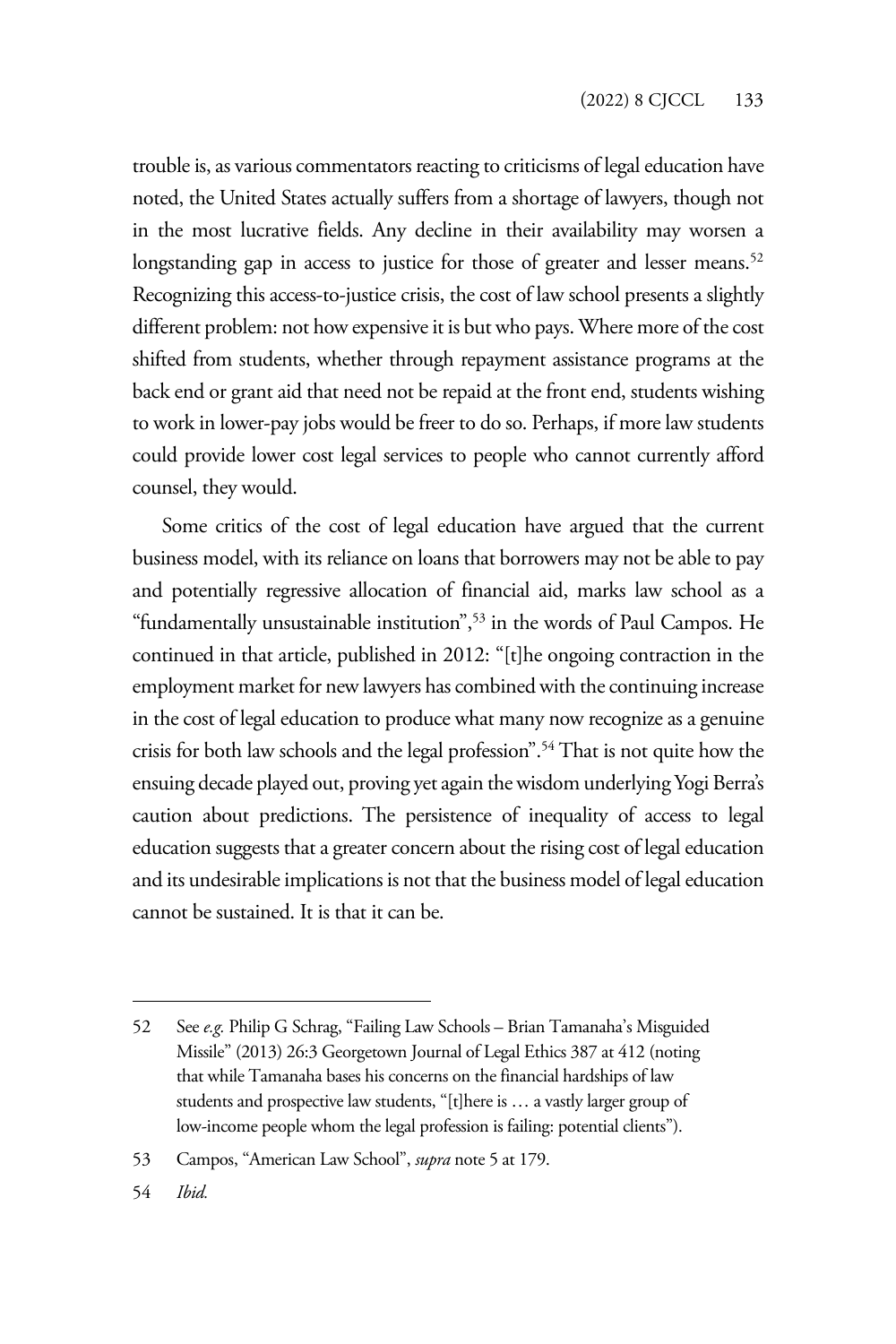#### **III. The Curriculum and the Pedagogical Model**

What law schools teach and how they teach it have received significant criticism for years, and both have evolved in part in response to such criticism. One line of criticism contends that law school classes do not prepare students for the actual practice of law; while the traditional, Socratic classroom may teach a student to "think like a lawyer"<sup>55</sup> — or at least like an appellate advocate — it does not prepare students for the pragmatic, common tasks lawyers undertake in multiple areas of practice,<sup>56</sup> and often devotes little time to professionalism and ethics. 57 A second line of criticism contends that the format of the traditional law school classroom, featuring professorial lecturing and those Socratic colloquies, neither prepares students for the practice of law nor constitutes effective pedagogy. 58 And a third, substantively critical line of criticism contends that law school classes too often present the law in a vacuum,

<sup>55</sup> Eli Wald & Russell G Pearce, "Making Good Lawyers" (2011) 9:2 University of St Thomas Law Journal 403 at 403–407.

<sup>56</sup> Eli Wald, "The Contextual Problem of Law Schools" (2018) 32:1 Notre Dame Journal of Law, Ethics & Public Policy 281 at 282 [Wald, "The Contextual Problem"].

<sup>57</sup> Rebecca Flanagan, "Better by Design: Implementing Meaningful Change for the Next Generation of Law Students" (2019) 71:1 Maine Law Review 103 at 116 (warning that law students "are less likely to have the prior knowledge and life experiences necessary to make sense of the complex cognitive, ethical, and professional demands of lawyering"); see also Wald, "The Contextual Problem", *supra* note 56 at 289–90 (arguing that the "crux of this strand of the professionalism crisis at law schools is not merely that they embrace [an] individualistic, market-based client-centered model of professionalism, but rather that they fail to introduce and model any competing visions of professionalism, such as models grounded in justice, dignity, public interest, social justice, or relational self-interest"); see also Gerald P López, "Transform – Don't Just Tinker With – Legal Education" (2017) 23:2 Clinical Law Review 471 at 523–24 (arguing that in legal education, "[a]s deserving of a central place in future training is all that takes place outside of litigation, often utterly attenuated from doctrinal analyses").

<sup>58</sup> Jamie R Abrams, "Reframing the Socratic Method" (2015) 64:4 Journal of Legal Education 562 at 566 (note 22 and accompanying text).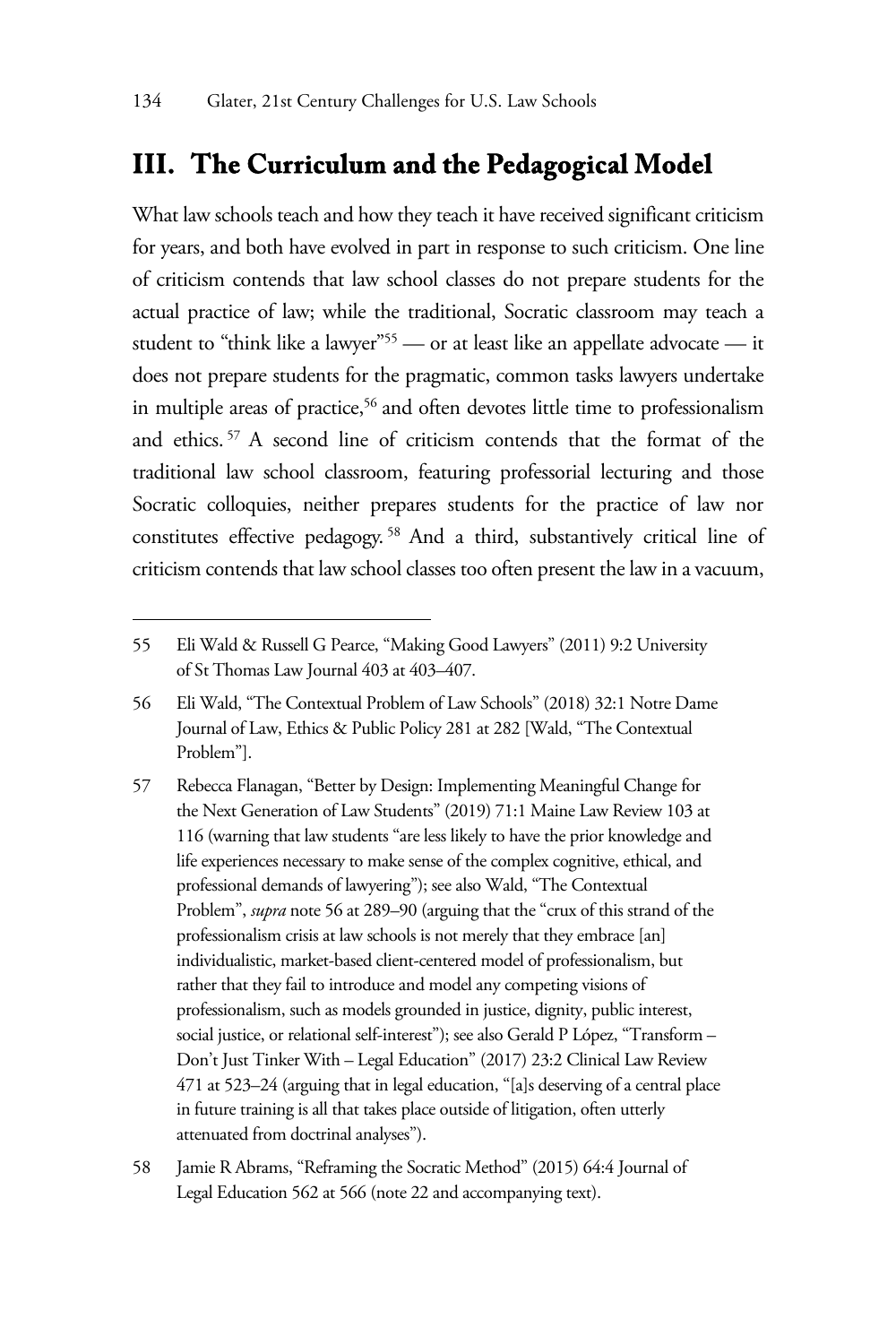ignoring historical, cultural, and political context that shapes how the law is applied, potentially applied differently, and to whom.<sup>59</sup> This Part very briefly examines each criticism.

A number of law schools and law school classes have incorporated more practical topics to help prepare students for the actual practice of law.<sup>60</sup> For example, classes may include drafting exercises and negotiation exercises, to name two. The American Bar Association has mandated more of this kind of classroom experience. 61 Classes may also use simulations of live client interactions, negotiations, or other aspects of practice.<sup>62</sup> These classes require time and effort to develop, and likely work best when of more modest size, so they present the same cost challenges that clinical courses do. Nonetheless, the acceptance of incorporation of exercises into doctrinal classes and creation of greater numbers of classes that do not consist solely of a professor imparting

<sup>59</sup> See Cheryl I Harris, "Critical Race Studies: An Introduction" (2001) 49:5 UCLA Law Review 1215 at 1220-21 (tracing the development of Critical Race Theory and explaining that while "Critical Legal Studies had begun the important work of critiquing the foundational premise that law, as distinct from politics, was rule-bound, objective, and neutral, as part of the effort to expose the role of the law in maintaining and legitimizing an unjust status quo[,] CRT was an intervention that sought to build upon the insights (while resisting the constraints) of liberal civil rights scholarship and Critical Legal Studies in order to develop a theoretical language that would expose the limitations of prevailing racial ideology and facilitate its disruption").

<sup>60</sup> Klint W Alexander, "The Changing Nature of Legal Education" (December 2018), online: *Wyoming Lawyer* <digitaleditions.walsworth.com/publication/?m=10085&i=549638&p=22&ver =html5>.

<sup>61 &</sup>quot;ABA Standards and Rules of Procedure for Approval of Law Schools 2019 — 2020" (2019) at 303(A)(3), online (pdf): *American Bar Association*  <www.americanbar.org/content/dam/aba/administrative/legal\_education\_and\_ admissions\_to\_the\_bar/standards/2019-2020/2019-2020-aba-standards-andrules-of-procedure.pdf>.

<sup>62</sup> Becky L Jacobs, "Teaching and Learning Negotiation in a Simulated Environment" (2008) 18:1 Widener Law Journal 91 at 91 ("[c]ourses focused on negotiation theory and skill development have become curricular staples at North American law schools").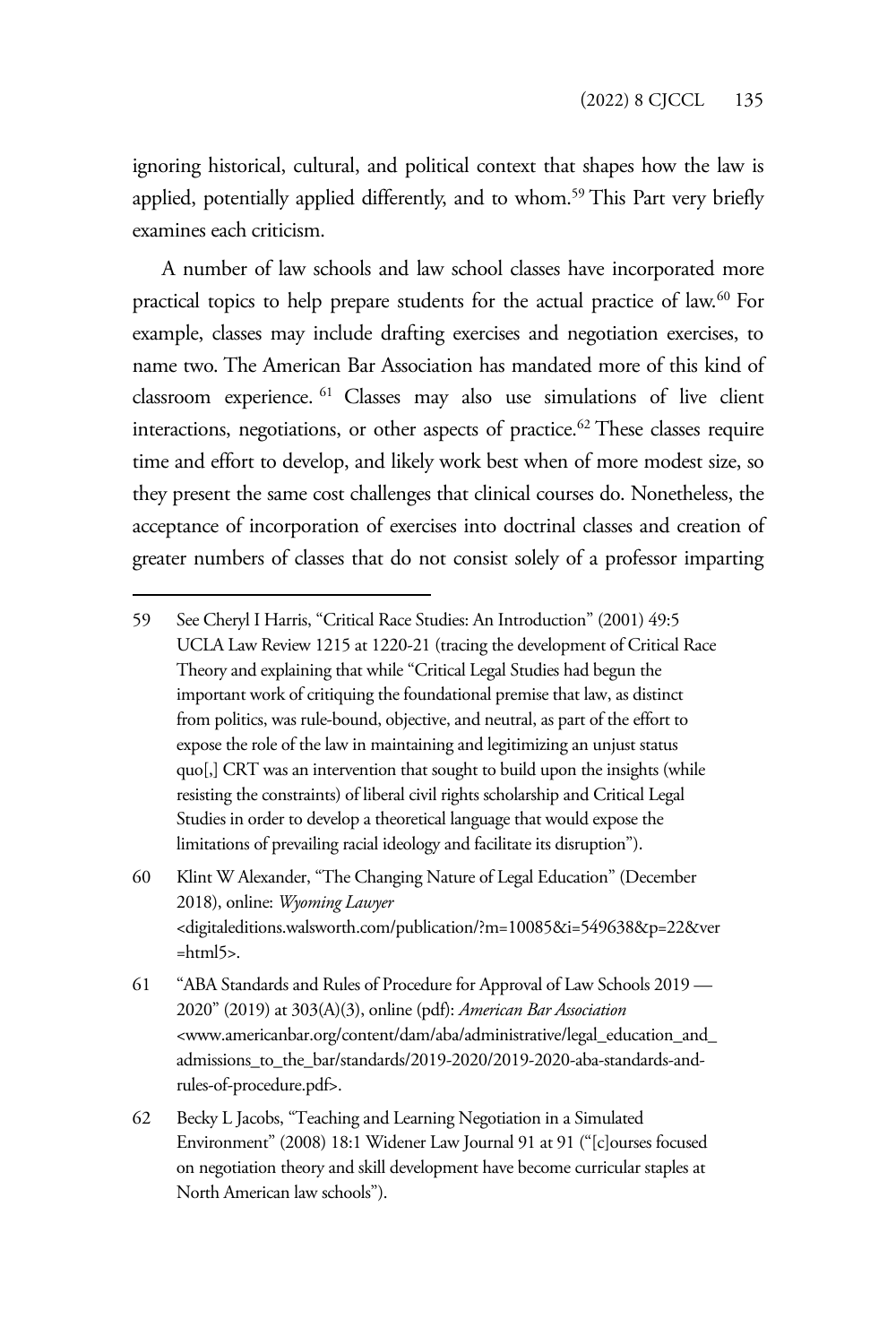wisdom from the lectern at the front of the room both mean that legal education is moving, slowly to be sure, $63$  toward a more modern pedagogy.

In part in response to the criticism that the Socratic method so well established in the legal academy is less effective than other, more experiential forms of learning, clinical law classes that permit students to represent live clients under the supervision of an experienced practitioner who is also affiliated with the law faculty are commonplace.<sup>64</sup> Given the importance of discussion of client needs, analysis of legal strategies and tactics, and supervision, these classes cannot be too large — which makes them more costly to offer than a large, lecture format.65 Further, clinics are increasingly specialized, providing sophisticated legal counsel in specific practice areas such as intellectual property and immigration law, for example. Recognizing the value of clinical courses and committing to offering them has consequences for a law school's cost of operations, which in turn have consequences for students paying for their legal education. The same is true of experiential classes other than clinics, like simulation courses. Pedagogical choices in this way are tied directly to the business model discussed in Part II.

The evolution of legal education has included changes beyond the expansion of experiential learning. Law schools in recent decades have developed programming in legal research and writing, for example.<sup>66</sup> These courses, intended to give law students an opportunity to practice and improve skills they

<sup>63</sup> Carol Goforth, "Transactional Skills Training Across the Curriculum" (2017) 66:4 Journal of Legal Education 904 at 904 (noting at the outset that "[l]egal education adapts slowly").

<sup>64</sup> López, *supra* note 57 at Appendix I (describing curricular reforms at five law schools in 2007-2009).

<sup>65</sup> Nancy B Rapoport, "Rethinking U.S. Legal Education: No More 'Same Old, Same Old'" (2013) 45:4 Connecticut Law Review 1409 at 1426.

<sup>66</sup> Emily Grant, "Toward a Deeper Understanding of Legal Research and Writing as a Developing Profession" (2003) 27:2 Vermont Law Review 371 at 376 (describing the sharp expansion of legal research courses in the 1980s).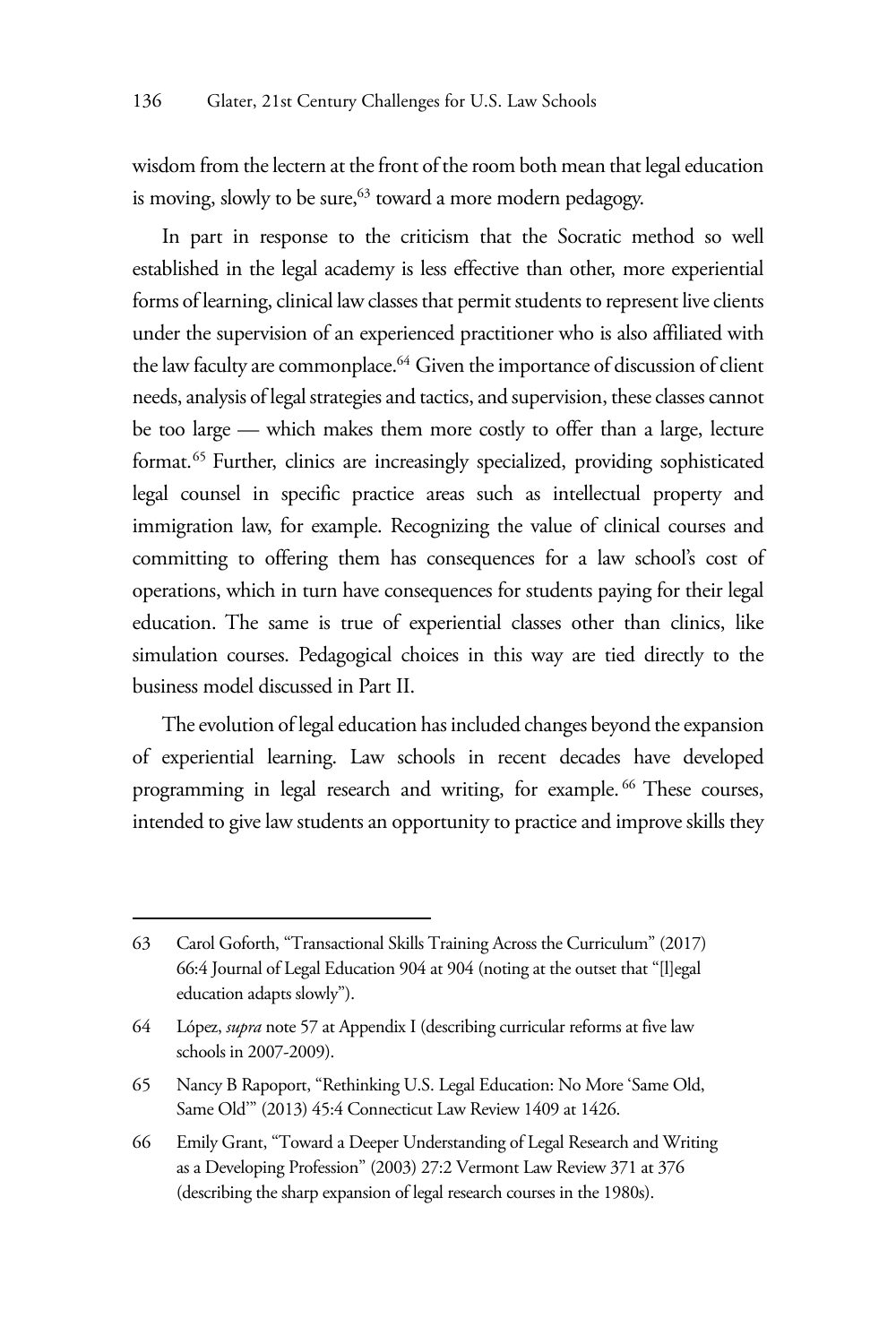will need as practitioners, are resource intensive and consequently costly.<sup>67</sup> Also, of course, classes that help students develop an important mix of practical writing and research skills contribute to the value of the legal education provided. But these classes are consistent with shifts in the law school curriculum overall.68

The impact of critical analyses of the content of legal education are still emerging, though scholars have recognized the trend toward recognition of "rights and public services such as health care and education" in lieu of wholesale redistributive policies in the United States, and expansion of rights naturally entails a role for lawyers.<sup>69</sup> Movement toward a more assertive role on social justice for law schools has accelerated, even as controversy over the meaning of the phrase has increased, in the wake of the murder of George Floyd, an unarmed Black man, by a White police officer in 2020. This was not the first nor the last such killing in recent years, but the wanton callousness of the officer, the viral video footage of the murder, and the explosion of protest against racialized police brutality that followed all prompted a remarkable, national

68 Back in 1996, the American Bar Association modified accreditation standards for law schools to require "an educational program designed to provide its graduates with basic competence in legal analysis and reasoning, legal research, problem solving and oral and written communication": "American Bar Association Section of Legal Education and Admissions to the Bar Report to the House of Delegates" (August 1996) *ABA Journal* at §302(a)(iii); "ABA Standards and Rules of Procedure for Approval of Law Schools 2020 — 2021" (2020), online (pdf): *American Bar Association*  <www.americanbar.org/content/dam/aba/administrative/legal\_education\_and\_ admissions\_to\_the\_bar/standards/2020-2021/2020-21-aba-standards-andrules-for-approval-of-law-schools.pdf> ["ABA Standards and Rules"].

<sup>67</sup> Rachel Croskery-Roberts, "Ten Years In: Critical View of the Past, Present, and Future of Skills Education at UC Irvine Law School" (2020) 10:0 UC Irvine Law Review 469 at 484 (describing the impact of small increases in class sizes in legal research and writing courses, given the need for achievement of, for example, individualized feedback to students).

<sup>69</sup> See *e.g.* Edward Rubin, "The Future and Legal Education: Are Law Schools Failing and If So, How?" (2014) 39:2 Law & Social Inquiry 499 at 508 (describing the significance of a "social justice agenda" for law schools).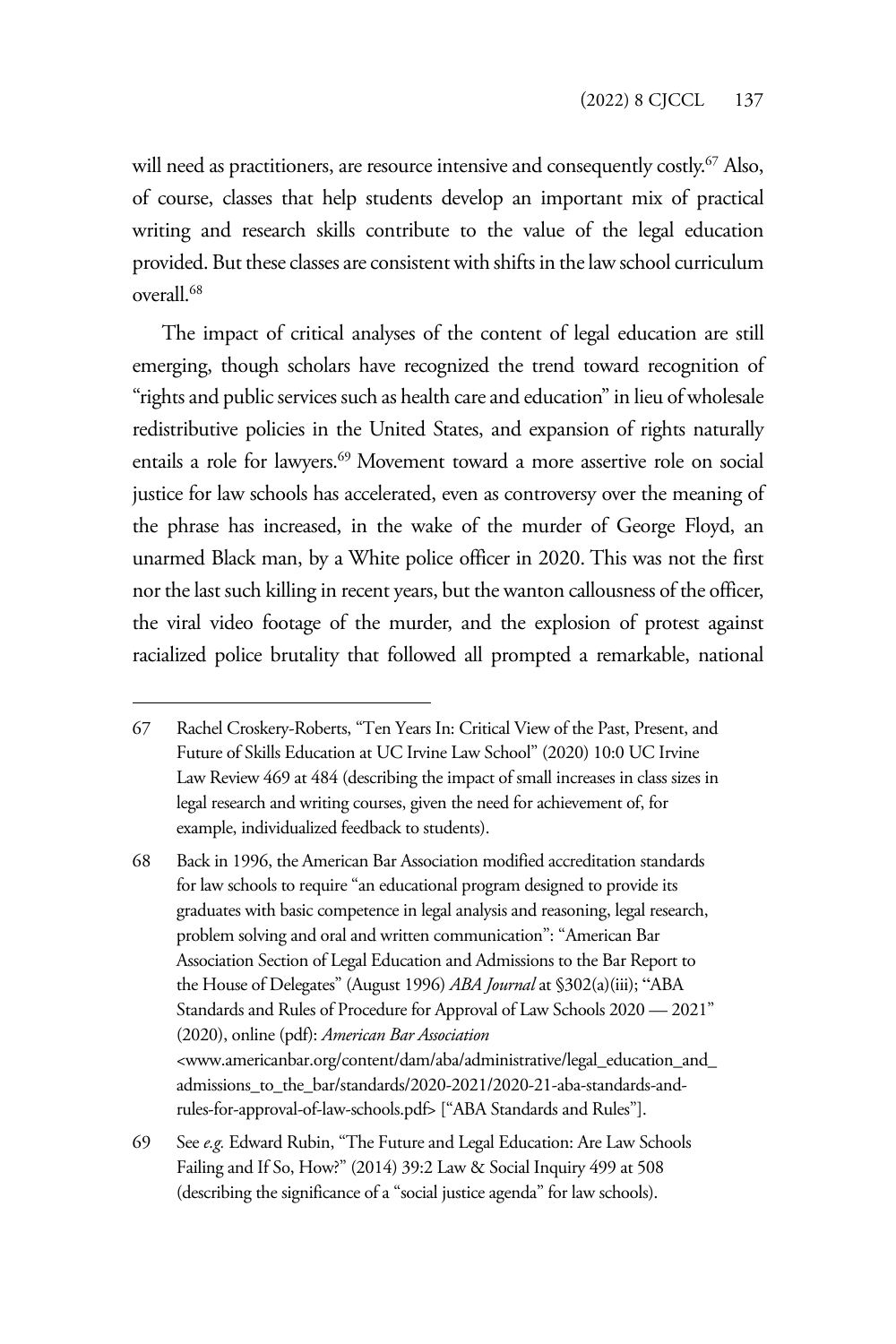grappling with racism. 70 Law schools were not untouched, but the public attention to structural racism and the backlash against reforms intended to curtail police violence all contributed to an atmosphere in which the decisions made at law schools are subject to heightened scrutiny.

Greater recognition of the role of law as either contributor to or means of opposing potential historical inequity puts pressure on law schools to tackle explicitly the troubling question of whose interests to serve: future, individual clients or the wider, more amorphous society shaped by law? That is, should lawyers zealously pursue only the narrow interests of whoever pays the bills, or do they have broader responsibilities? Rachel Moran describes two conceptions of the lawyer's role, each with implications for legal education: the expert professional and the social trustee professional.<sup>71</sup> The former emphasizes loyalty to the client, in the extreme to the exclusion of all other considerations, while the latter emphasizes a concomitant commitment to client representation that also enhances the greater good. 72 The social trustee model is inherently challenging, Moran notes, because "[s]triking the right balance between private interests and public values had undoubtedly been difficult – if not impossible – to achieve".<sup>73</sup>

Part IV explores more thoroughly the risks of responding to or ignoring demands that institutions adopt an antiracist stance. The ongoing asking of questions about what and how to teach has grown only more intensive and potentially divisive, even as recognition of the importance of the answers has spread. The current moment may provide an opportunity for law schools to

<sup>70</sup> Katie Rogers, "Biden Calls Chauvin Verdict a 'Much Too Rare' Moment of Justice" (21 April 2021) *The New York Times* (placing the trial of the officer who killed George Floyd "at the center of a national reckoning on race and policing").

<sup>71</sup> Rachel F Moran, "The Three Ages of Modern American Lawyering and the Current Crisis in the Legal Profession and Legal Education" (2019) 58:3 Santa Clara Law Review 453 at 455–56.

<sup>72</sup> *Ibid* at 456.

<sup>73</sup> *Ibid*.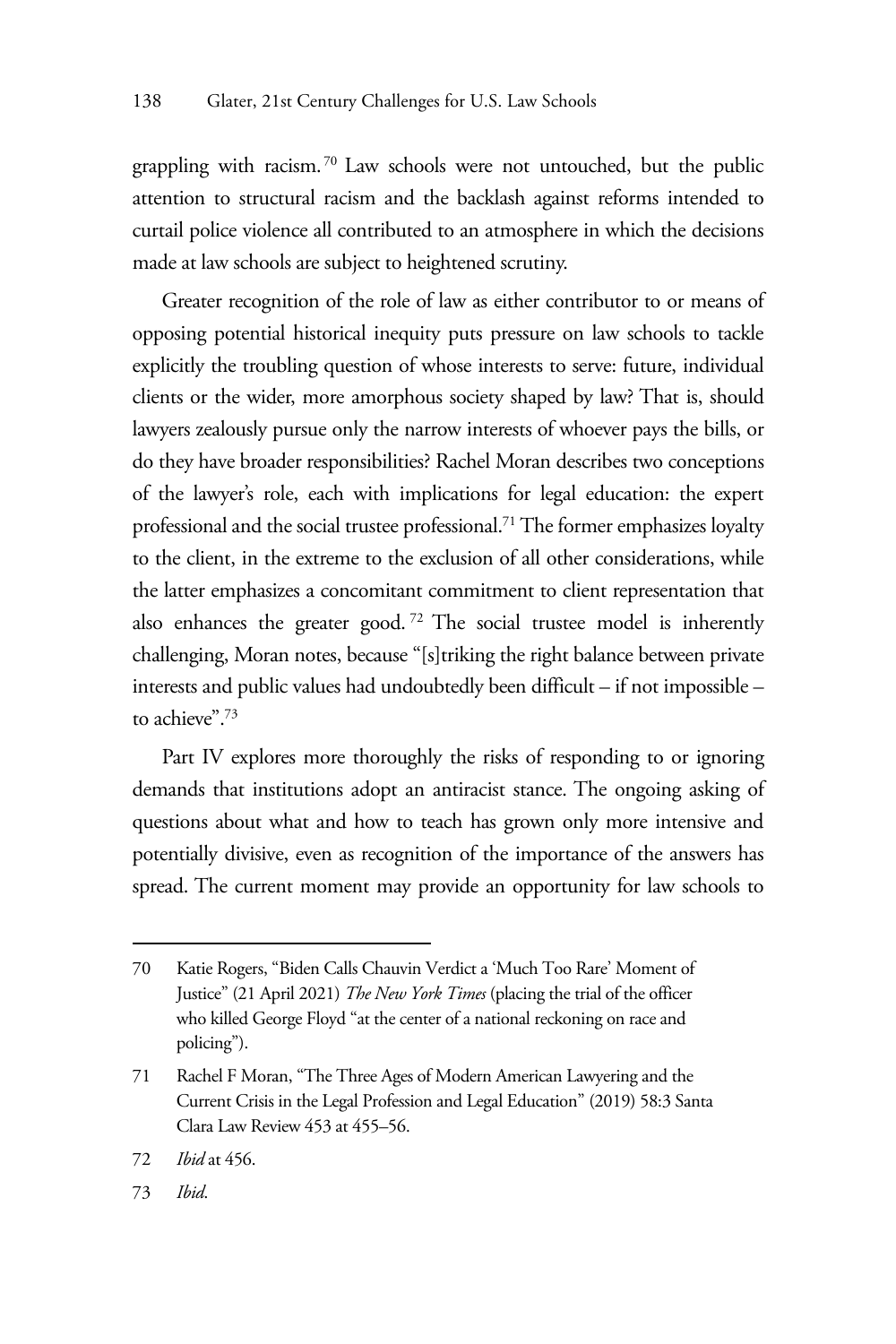innovate — though given a surge in law school applicants in 2020-2021, the impetus to do so may wane as the perception of a crisis fades and more typical complacence that whatever law schools are doing must be just fine, may return.

### **IV. Awakenings: Health and Equity**

The COVID-19 pandemic that almost overnight forced law schools online in March 2020 also made more obvious the disparities in the educational experience for differently situated students. Not all students suddenly required to participate in learning activities through the Internet actually had reliable and fast enough connections to do so consistently;<sup>74</sup> not all students working remotely had access to quiet spaces in which to listen to class discussions or to complete reading and writing assignments. Many students who worked part time while enrolled had to juggle not only the demands of newly remote schooling but also responsibilities to care for parents, children, or other family members now isolated from the sources of support they previously relied on.<sup>75</sup> These challenges fell upon students regardless of enrollment, affecting kindergarten through graduate and professional students, but at every level the burdens were distributed unevenly. Inevitably, students of more modest means faced a greater number of difficult obstacles, with fewer resources to manage them.76

Over the same period, awareness of inequality along lines of race spread in what may have been unprecedented fashion with news coverage of repeated

<sup>74</sup> See *e.g.* Niu Gao & Joseph Hayes, "The Digital Divide in Education" (February 2021), online: *Public Policy Institute of California*  <www.ppic.org/publication/the-digital-divide-in-education/> (reporting that in 2019, "13% of K–12 students and college students did not have broadband at home").

<sup>75</sup> See *e.g.* BS Russell et al, "Initial Challenges of Caregiving During COVID-19: Caregiver Burden, Mental Health, and the Parent-Child Relationship" (2020) 51:5 Child Psychiatry& Human Development 671.

<sup>76</sup> Nicholas Casey, "College Made Them Feel Equal. The Virus Exposed How Unequal Their Lives Are" (5 April 2020) *The New York Times*.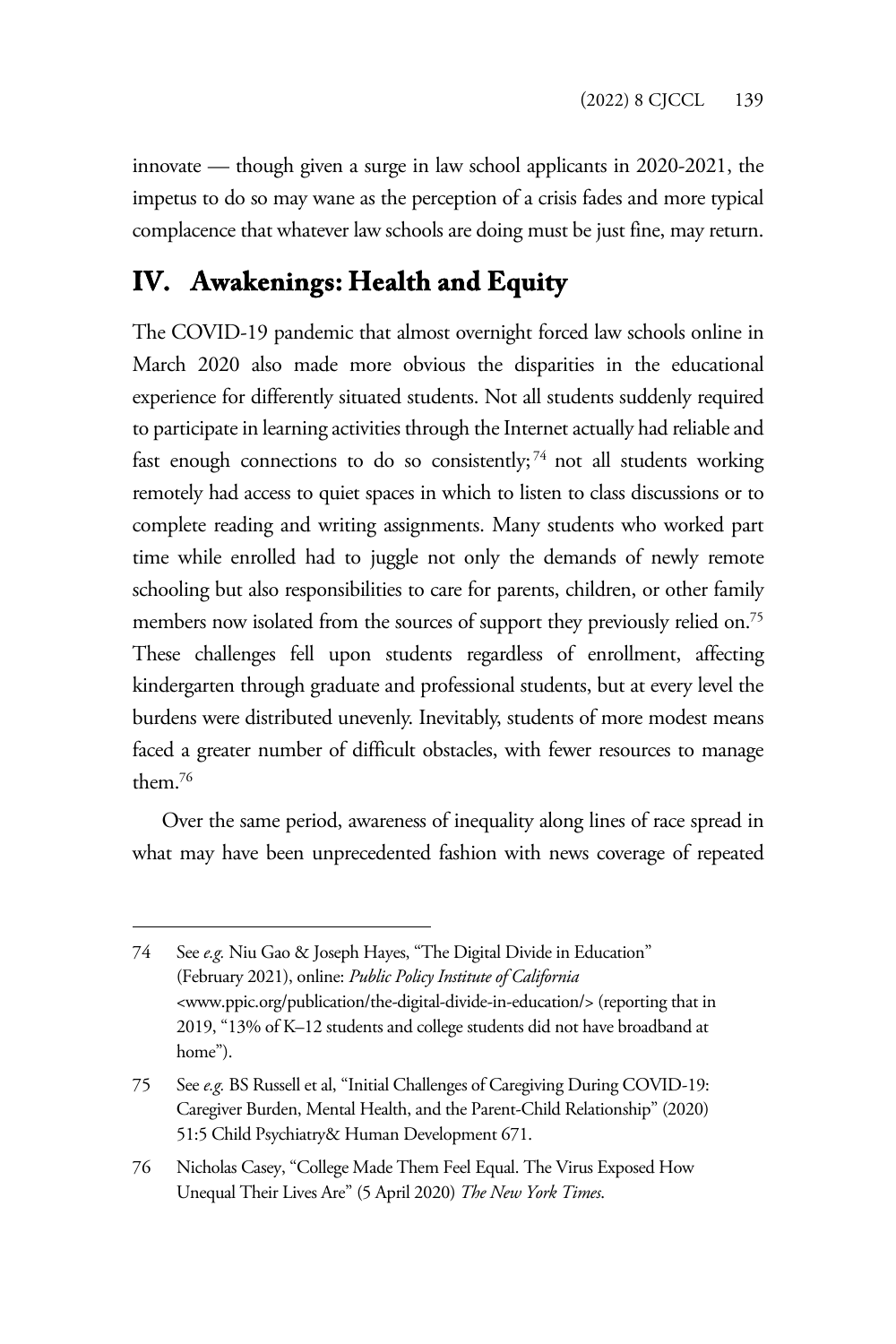killings of unarmed Black men by police.<sup>77</sup> Public attention to the conduct of law enforcement has prompted universities to review their relationships with police, 78 but concern has not been limited to disparities in that context. Colleges, universities, and law schools also face more scrutiny over their hiring practices, because of the low numbers of nonwhite members of their faculties.

Inequality along lines of race and class, then, are at the center of national, political discussions about education, and the pandemic may have opened a door to reforms previously viewed as impossible. In the undergraduate admissions context, for example, COVID-19 led to colleges and universities abandoning the use of standardized tests — a highly controversial step.<sup>79</sup> Whether law schools will follow suit and make permanent changes to their admissions criteria, of course, remains to be seen. Several have modified requirements to allow applicants to submit scores on the GRE, an exam used by other graduate and professional programs, in place of the standard law school admissions test, the LSAT.<sup>80</sup> Whatever the long-term effects, the space has opened for difficult conversations about policies and practices of the legal academy that have historically, disproportionately, and adversely affected students and faculty members who are members of communities long underrepresented at law schools. In the course of the pandemic, law schools

<sup>77</sup> See *e.g.* Charles Blow, "Rage Is the Only Language I Have Left" (17 April 2021) *The New York Times* (chronicling police killings of Black men and describing a tracking study that found that while "[e]very year, the police shot and killed roughly 1,000 people[,] Black Americans are killed at a much higher rate than white Americans, and the data reveal that unarmed Black people account for about 40 percent of the unarmed Americans killed by the police, despite making up only about 13 percent of the American population").

<sup>78</sup> Julia Barajas, "At Some U.S. Universities, a Time to Rethink Cops on Campus" (9 July 2020) *Los Angeles Times.* 

<sup>79</sup> See generally, Glater, "Pandemic Possibilities", *supra* note 13 (describing the move by the University of California to abandon consideration of standardized test scores in undergraduate admissions).

<sup>80</sup> David M Klieger et al, "The Validity of GRE General Test Scores for Predicting Academic Performance at U.S. Law Schools" (2018) Educational Testing Service Research Report No RR-18-26 at 3.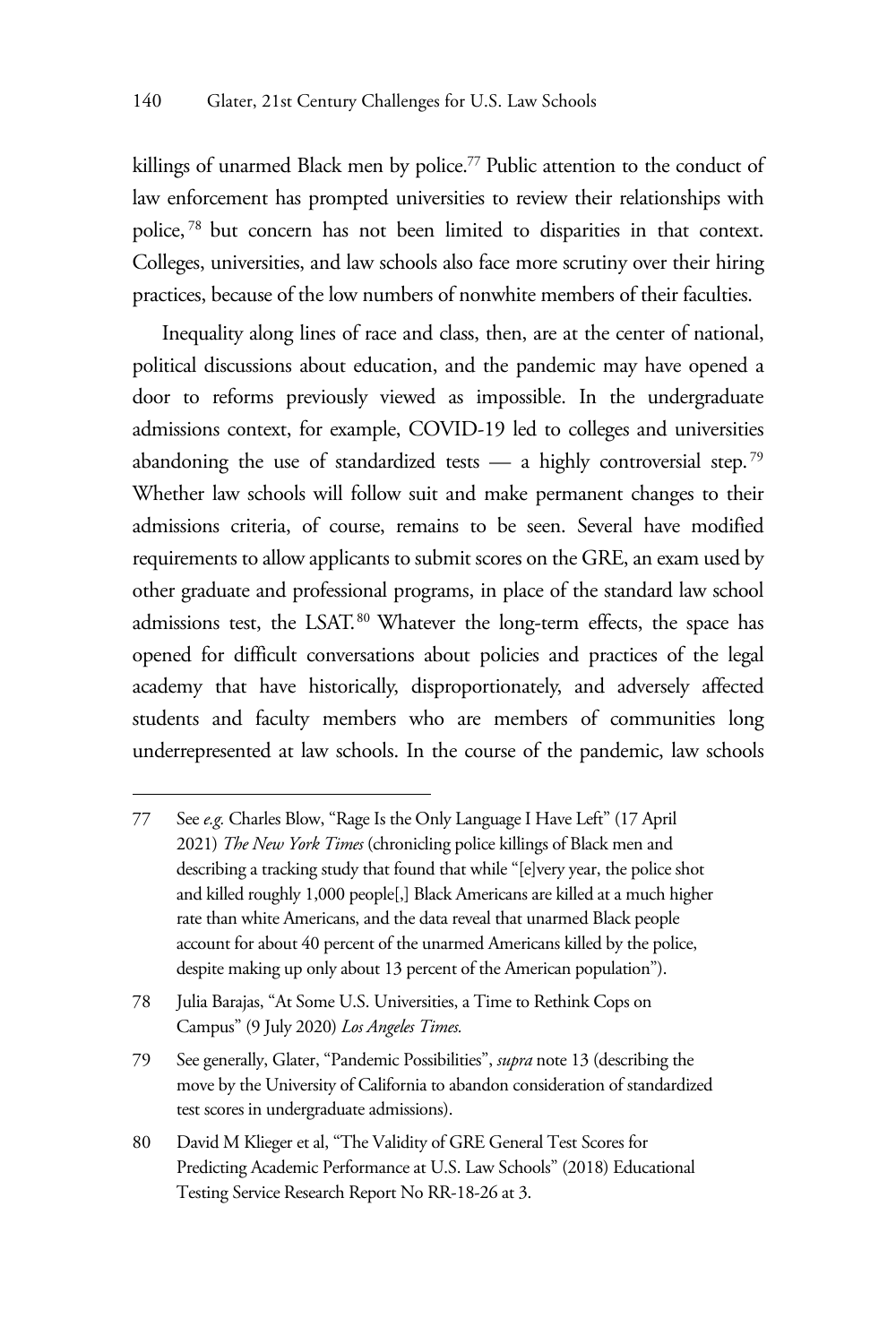changed grading practices, 81 for example, and no doubt many individual professors also modified how they conducted classroom discussions to help students better cope with the difficulties of online learning. These are changes that might help to address longstanding law school practices that have been criticized for disadvantaging students who arrive on campus from less privileged backgrounds.82 Such changes also recognize possible ways institutions of higher education can and do support students far beyond the classroom, from addressing potential food insecurity to providing health care and mental health support.

Again, time will tell which of the progressive steps taken in response to the pandemic survive its eventual passing and change the experience of a newly normal legal education. A critical driver of any innovation will be clarity of purpose: the extent to which law school faculty and administrators believe that they should prioritize the promotion of equity across a diverse student body made up of people whose backgrounds have prepared them to varying degrees for the demands — some justified, some not — of legal education.

#### **V. The Mission in the Moment**

As the preceding discussion suggests, responding to the different challenges confronting legal education is considerably more difficult in the absence of consensus on what such an education, and the institutions that provide it, are

<sup>81</sup> See generally, Glater, "Pandemic Possibilities", *supra* note 13 and accompanying text.

<sup>82</sup> Meera E Deo, "Two Sides of a Coin: Safe Spaces & Segregation in Race/Ethnic-Specific Law Student Organizations" (2013) 42:1 Washington University Journal of Law & Policy 83 at 85; see also Meera E Deo, "Separate, Unequal, and Seeking Support" (2012) 28:1 Harvard Journal on Racial and Ethnic Justice 9 at 18–9 (describing studies that "indicate that legal education continues to focus on white males as the primary recipients of legal knowledge and classroom attention, with students of color often feeling 'othered' and voicing concerns that their race negatively affects how professors treat them" and suggesting that "[l]aw students of color often have higher attrition rates and lower academic outcomes than whites, as many disengage from classrooms focused primarily on white students").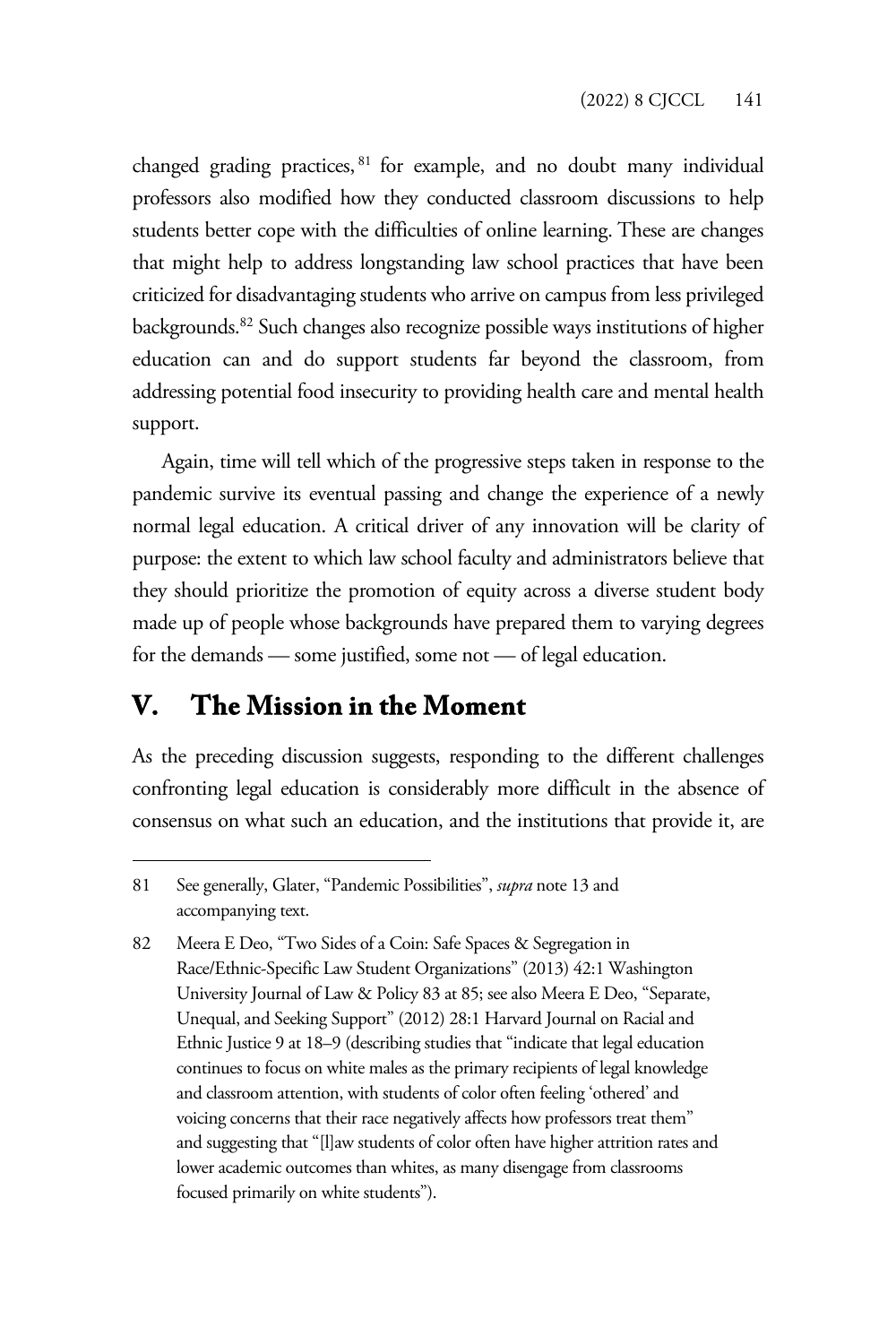supposed to do. Not surprisingly, much has been written about the goals of legal education and of law schools, both to criticize and to defend institutional and pedagogical practices. Part V.A below briefly identifies objectives typically offered, then explores the implications of those goals for developing responses to the challenges presented in Parts II, III, and IV. Part V.B then situates possible reforms in the historical moment law schools must contend with at the time of this writing, when simply espousing commitment to the rule of law — a generic, anodyne statement — may be heard as controversial.

### **A. The Mission**

The American Bar Association, which accredits law schools in the United States, provides a statement of the objectives of a program of legal education. Standard 301 reads in full:

- (a) A law school shall maintain a rigorous program of legal education that prepares its students, upon graduation, for admission to the bar and for effective, ethical, and responsible participation as members of the legal profession.
- (b) A law school shall establish and publish learning outcomes designed to achieve these objectives.<sup>83</sup>

This leaves room for considerable variability among institutions on the question of what law schools are to try to do, and scholars have criticized the extent to which law schools may choose to teach in such a way that graduates are less likely to become "effective, ethical, and responsible … members of the legal profession".84 This goal does not have any obvious implications for whom a particular law school admits as a student or hires as a faculty member.<sup>85</sup> Indeed,

85 Standard 401 states the qualifications applicable to law school faculty:

[a] law school shall have a faculty whose qualifications and experience enable the law school to operate in compliance with the Standards and carry out its program of legal education. The faculty shall possess a high degree of

<sup>83 &</sup>quot;ABA Standards and Rules", *supra* note 68 at 17.

<sup>84</sup> *Ibid*. For example, Eli Wald has pointed out the extent to which legal education encourages competition and zealous client service over the achievement of substantive justice in the course of advocacy. Wald, "The Contextual Problem", *supra* note 56 at 289–90.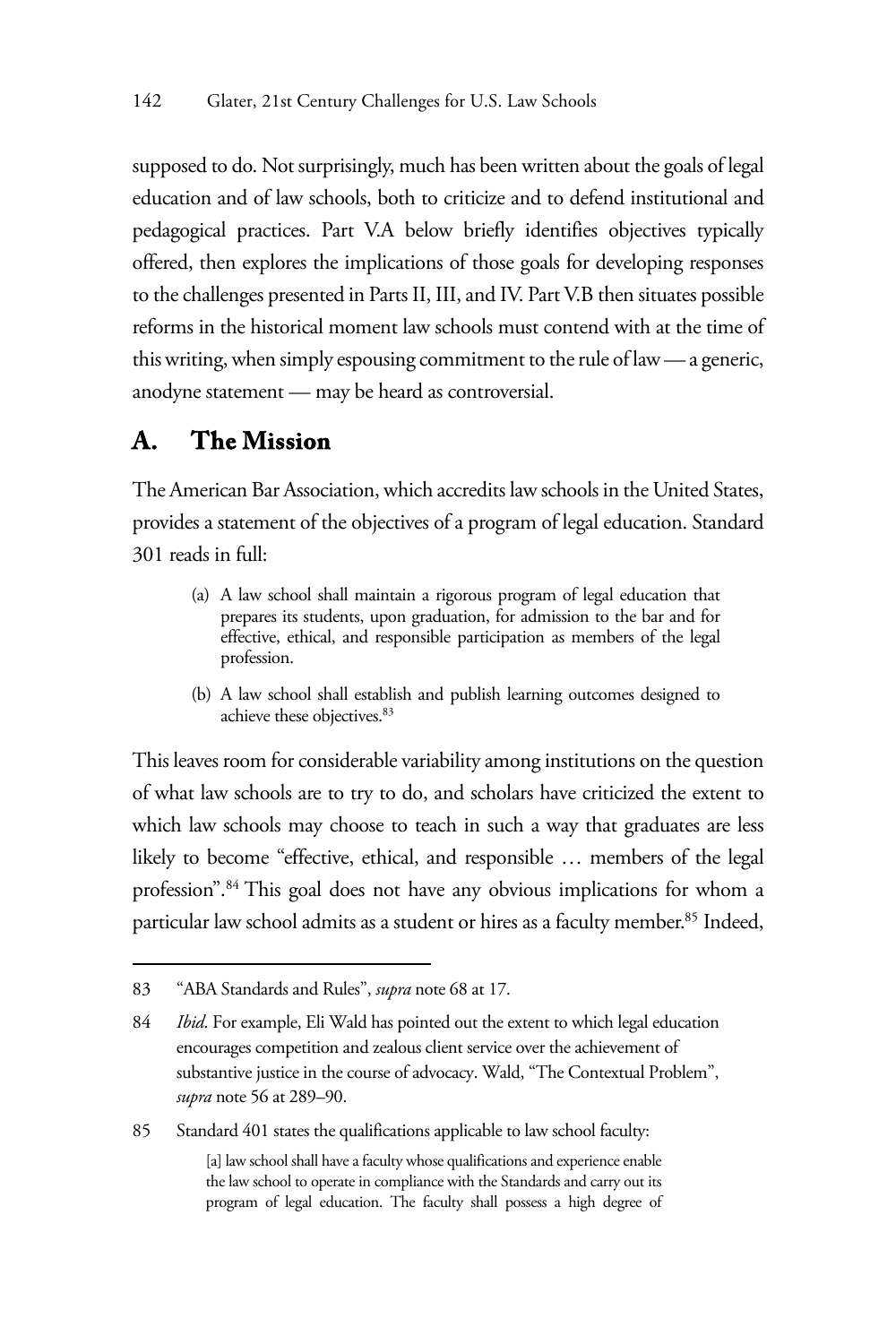the ABA has supported increasing experimentation and greater variety of approaches to implementing this mission statement.

Measures of institutional merit that receive considerable attention in the legal academy are somewhat distinct: factors like selectivity, enrolled students' test scores and grades, clerkship placements, postgraduate salaries, and faculty members' credentials all play a role in determining where a law school falls in the national pecking order.<sup>86</sup> As Bryant Garth observes:

law schools compete according to what is valued within the semi-autonomous legal field, and law students, faculty, and deans are well-aware of the hierarchy and the terms of competition. There is differentiation among the different law schools, to be sure, but law schools tend to compete by trying to show movement in the traits that are valued within the general law school worldhiring scholars, curricular innovation, better credentialed students, higher bar passage, ability to secure corporate jobs. Sociological study suggests also that competition in what is valued in the field tends to work together to promote the prosperity of the field as a whole.<sup>87</sup>

In this sociological perspective, then, to the extent that excellence in the field of legal academia is perceived by the community of law scholars and law school administrators to encompass promotion of greater equity in opportunity, these institutions will pursue that goal. One implication is that those in positions to steer law schools, both deans and faculty, may enjoy an opportunity at this historical moment to effect a meaningful shift in institutional course. Of course, such initiative, taking advantage of the opportunity alluded to in the title of this Essay, is not without its own challenges. Law schools operate in a competitive environment constrained by rankings produced by media organizations, perhaps most notably *U.S. News & World Report*; the criteria used by such

competence, as demonstrated by academic qualification, experience in teaching or practice, teaching effectiveness, and scholarship.

<sup>&</sup>quot;ABA Standards and Rules", *supra* note 68 at 27.

<sup>86</sup> Of course, the rankings by publications like *U.S. News & World Report* matter, too.

<sup>87</sup> Garth, *supra* note 11 at 526.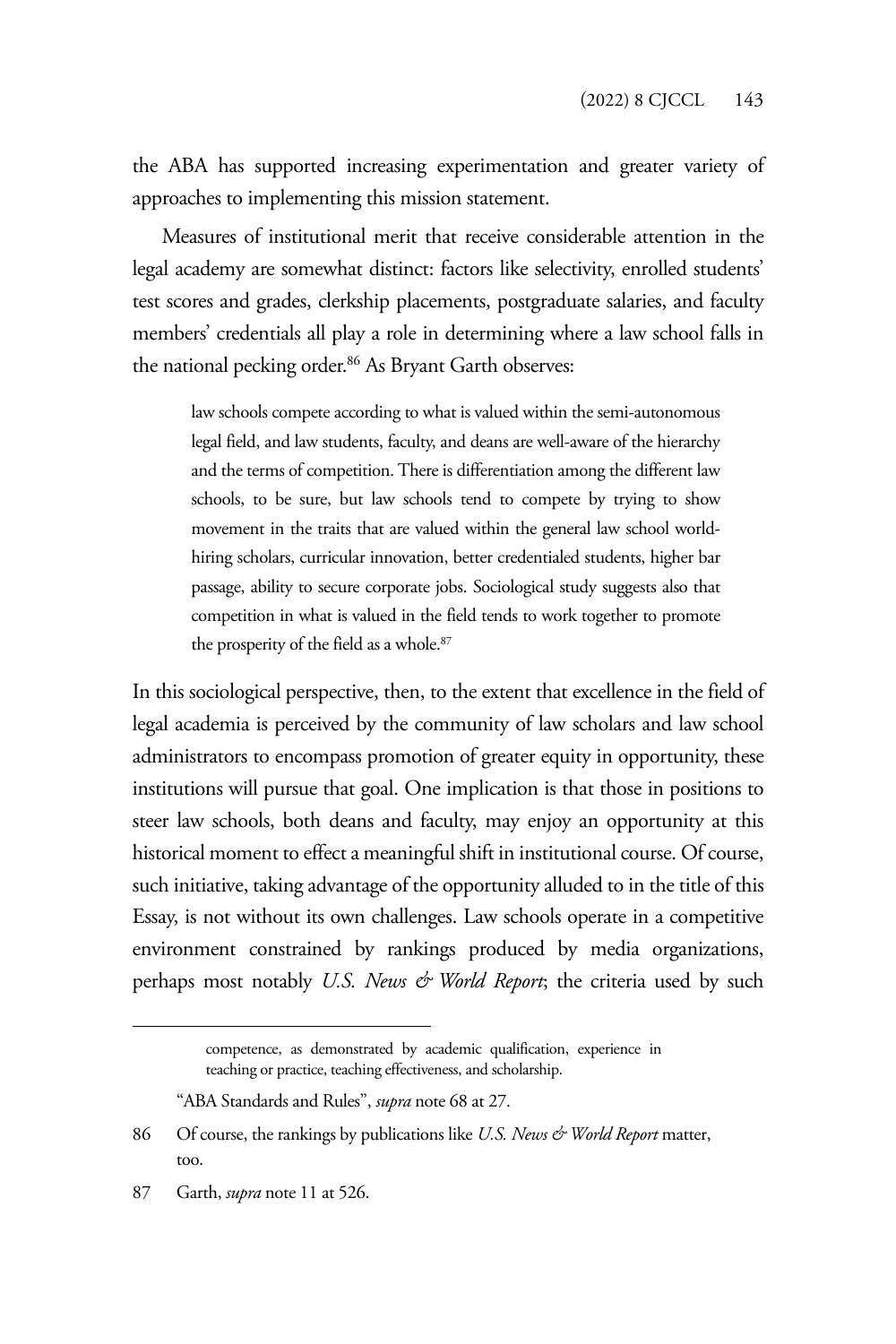publications have powerful effects on decisions at law schools and almost certainly affect decisions about admissions, the curriculum, and other aspects of the educational experience provided.<sup>88</sup>

#### **B. The Moment**

The horrific killings by police of unarmed Black men that have set off a wave of protest, recriminations, and efforts at reform have also enabled difficult conversations about structural inequality along lines of race at all levels of society in the United States. Law school faculty and administrators discussing law's lack of diversity have taken up the ideas of scholars and public intellectuals who have spelled out what it means to be antiracist and what the consequences are of failure to take on such responsibility.<sup>89</sup> The speed and scope of responses in support of racial justice by deans, faculty, and institutions may be without precedent.<sup>90</sup> For example, members of the faculty at Penn State Dickinson Law

<sup>88</sup> See generally Michael Sauder and Ryon Lancaster, "Do Rankings Matter? The Effects of U.S. News & World Report Rankings on the Admissions Process of Law Schools" (2006) 40:1 Law & Society Review 105 at 110 (noting reported effects of rankings include a "dramatic increase in money spent on marketing and advertising, a much greater emphasis on LSAT scores in the admissions process, a transition from need-based to merit-based scholarships, and the transformation of the focus of career services from providing career counseling to ensuring that employment numbers are as high as possible").

<sup>89</sup> See *e.g.* Ibram X Kendi, *How to Be an Antiracist* (New York: Random House Publishing, 2019) (defining antiracism as traditional knowledge and explaining the need for people and institutions to adopt antiracist positions in order to promote social justice); see also Nikole Hannah-Jones, "The 1619 Project" (August 2019) *The New York Times*.

<sup>90</sup> The Association of American Law Schools has posted a list of faculty resolutions, statements by deans of law schools, and other resources on a website for law school leaders. "Law Deans Antiracist Clearinghouse Project", online: *Association of American Law Schools* <www.aals.org/about/publications/antiracist-clearinghouse/> ["Law Deans Antiracist Clearinghouse Project"].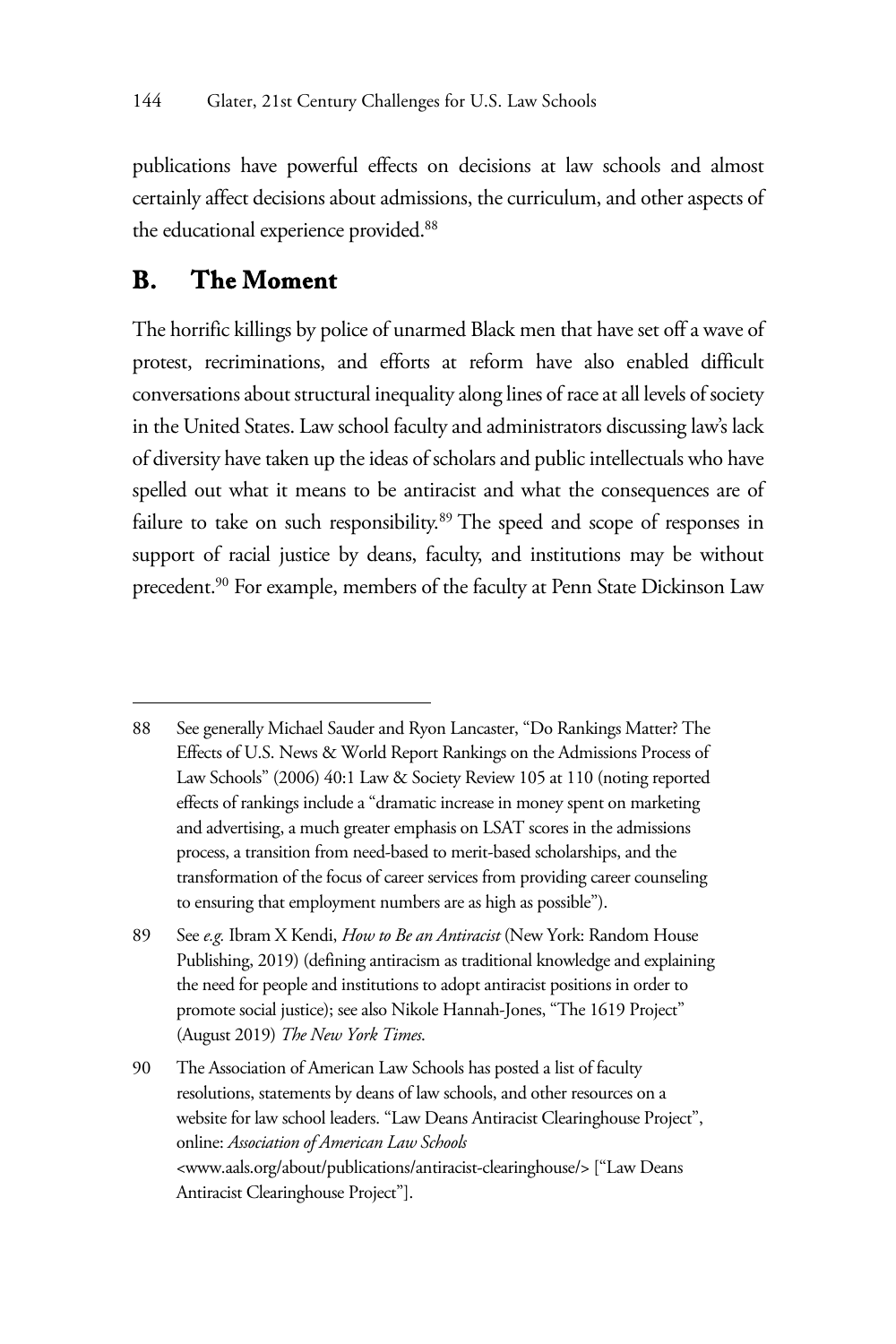endorsed an antiracist admissions regime, the adoption of an antiracist curriculum, and a required course on Race and Equal Protection of the Laws.<sup>91</sup>

More appears to be happening than just action at individual law schools. The Association of American Law Schools ("*AALS*"), of which more than 175 law schools are members, 92 now operates a "Law Deans Antiracist Clearinghouse Project" aimed at "creating a space for our collective voices as leaders of law schools to engage our institutions in the fight for justice and equality, we strive to focus our teaching, scholarship, service, activism, programming, and initiatives on strategies to eradicate racism". 93 Two law schools, Washington and Lee University School of Law and Washburn University School of Law, have adopted the program advocated by the *AALS* site  $94$ 

What impact these efforts will have is unclear. Abandoning practices that contribute to disproportionate exclusion of Black and brown students, as well as those that work against faculty candidates of color, will be contested. The spectacular decision of the board of trustees at the University of North Carolina to override the faculty of the institution's journalism school and offer Nikole Hannah-Jones, the visionary public intellectual, author, and prominent contributor to *The New York Times* 1619 Project, a position without tenure offers an illustration of the kind of battles sparked by efforts to hire nonwhite and explicitly antiracist teachers.<sup>95</sup> Many in the legal academy, like institutions

94 *Ibid*.

<sup>91</sup> Danielle M Conway, Bekah Saidman-Krauss & Rebecca Schreiber, "Building an Antiracist Law School: Inclusivity in Admissions and Retention of Diverse Students – Leadership Determines DEI Success" (2021) Rutgers Race and the Law Review at 36–37 (forthcoming, draft as of 17 August 2021, on file with author).

<sup>92 &</sup>quot;About AALS", online: *Association of American Law Schools* <www.aals.org>.

<sup>93 &</sup>quot;Law Deans Antiracist Clearinghouse Project", *supra* note 90.

<sup>95</sup> Katie Robertson, "U.N.C. Denies Tenure to Writer on 1619 Project" (21 May 2021) *The New York Times*.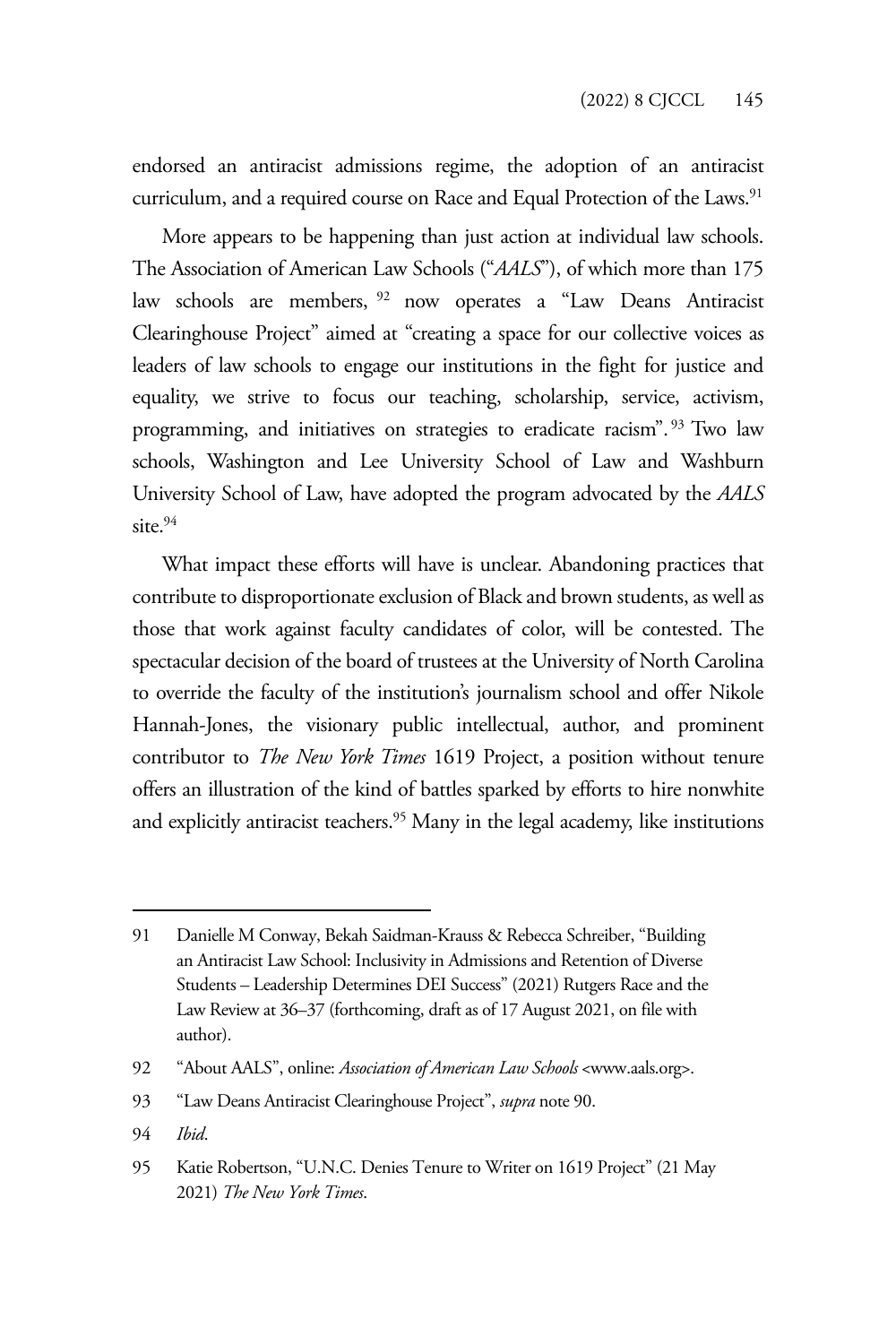of higher education more generally, are risk averse and quite attached to its conventions.

Just as the national dialogue over race has energized progressive advocates who for years have questioned the conduct of police and other powerful institutions, it has galvanized those who view criticism of the police as an attack on law and order.<sup>96</sup> The implications for the legal academy, characterized by its well-defined strata, are intriguing and potentially concerning: law school leaders, who do not necessarily land in senior positions by pursuing radical paths, almost certainly will stake out positions that they believe will be supported by their alumni and professional community. After all, one important aspect of the law school business model that this Essay has not touched on is development: philanthropy can contribute significantly to an institution's bottom line.

The likely result will be further division of the legal academy along an ideological axis, with some institutions adopting a more progressive stance and some a more conservative one. Such increasing division within the legal community, which wields outside influence in politics and culture, would not bode well for the prospect of depolarization of politics. But that is not the subject of this Essay; of greater note for my purposes is the prospect that law faculty and deans could pursue paths intended to promote equity and education. This seems a fitting objective for the legal academy.

#### **VI. Conclusion**

The discussion in this Essay has described four challenges confronting legal education: what they teach, how they teach, and the simultaneous demands of the global COVID-19 health crisis and a battle over racial justice that has facilitated conversations about whom they teach and whom they hire. These last, twin challenges also have created space for the legal academy to make changes more quickly than it would have otherwise, to achieve goals that have

<sup>96</sup> See *e.g.* Nellie Bowles, "Abolish the Police? Those Who Survived the Chaos in Seattle Aren't So Sure" (8 August 2020) *The New York Times* (describing tensions between advocates of major police reform, including abolition, and small business owners fearful of what they fear will be anarchy).